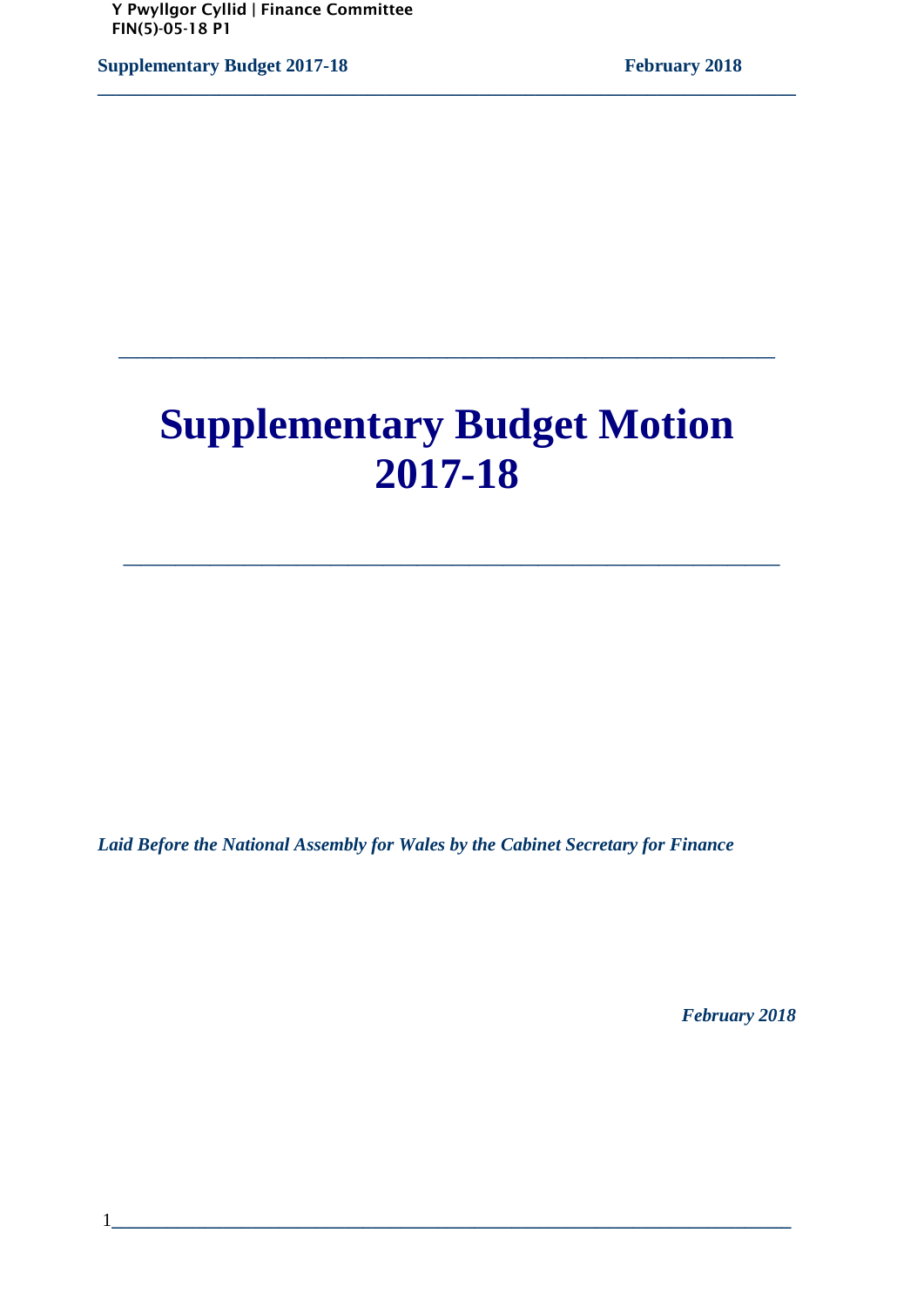#### **Supplementary Budget Motion**

#### **1. The Assembly is asked to agree the following:**

• This resolution for the year ending 31 March 2018 is made by the National Assembly for Wales ("the Assembly") pursuant to Section 126 of the Government of Wales Act 2006 ("the Act).

**\_\_\_\_\_\_\_\_\_\_\_\_\_\_\_\_\_\_\_\_\_\_\_\_\_\_\_\_\_\_\_\_\_\_\_\_\_\_\_\_\_\_\_\_\_\_\_\_\_\_\_\_\_\_\_\_\_\_\_\_\_\_\_\_\_\_\_\_\_\_\_\_\_\_\_**

2. This Supplementary Budget Motion should be read alongside supporting budget documentation published on 6<sup>th</sup> February 2018.

#### Welsh Government

3. The Welsh Government is authorised-

(a) to use resources (not including accruing resources) during the financial year ending 31 March 2018 for the services and purposes specified in Column 1 of Schedule 1, up to a maximum of the corresponding amounts specified in Column 2 of that Schedule;

(b) in addition, to retain income, within the categories of accruing resources specified in Column 1 of each Part of Schedule 2, during the financial year ending 31 March 2018, for use on the services and purposes specified in the corresponding entries in Column 2 of each Part of that Schedule, up to the limit specified for each Part of that Schedule; and

(c) to draw cash out of the Welsh Consolidated Fund for use on the services and purposes specified in Schedule 1, up to the net cash requirement limit specified in Schedule 5.

4. Despite paragraphs 2(a) and (b), the resources which may be used for the services and purposes specified in Column 1 of Schedule 1 (or, as the case may be, in Column 2 of each Part of Schedule 2), may exceed the amount specified in the corresponding entry in Column 2 of Schedule 1 (or, as the case may be, in each Part of Schedule 2) if-

> (a) in the case of resources other than accruing resources, the first condition is met, or

(b) in the case of accruing resources, the second condition is met.

5. The first condition is that the total resources (other than accruing resources) used during the financial year ending 31 March 2018 for all services and purposes specified in Column 1 of Schedule 1 does not exceed the total of the sum of the amounts specified in Column 2 of that Schedule.

6. The second condition is that the total accruing resources used during the financial year ending 31 March 2018 for all services and purposes specified in Column 2 of Schedule 2 does not exceed the total of the sum of the amounts specified for each part of that Schedule.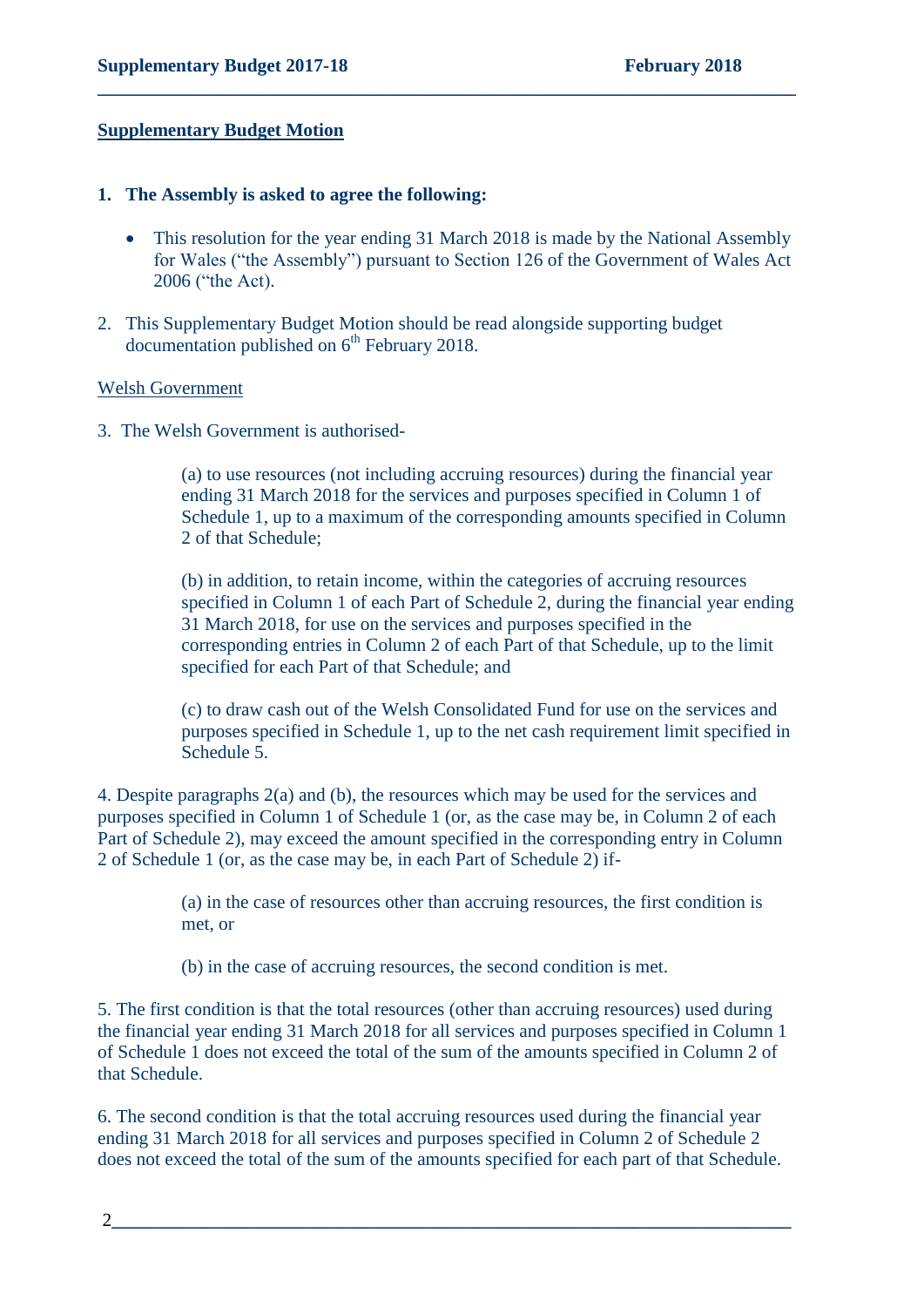#### Assembly Commission

7. The Assembly Commission is authorised -

(a) to use resources (not including accruing resources) during the financial year ending 31 March 2018 for the services and purposes specified in Column 1 of Part 1 of Schedule 3, up to a maximum of the corresponding amounts specified in Column 2 of Part 1 of Schedule 3;

**\_\_\_\_\_\_\_\_\_\_\_\_\_\_\_\_\_\_\_\_\_\_\_\_\_\_\_\_\_\_\_\_\_\_\_\_\_\_\_\_\_\_\_\_\_\_\_\_\_\_\_\_\_\_\_\_\_\_\_\_\_\_\_\_\_\_\_\_\_\_\_\_\_\_\_**

(b) in addition, to retain income, within the categories of accruing resources specified in Column 1 of Part 1 of Schedule 4, during the financial year ending 31 March 2018, for use on the services and purposes specified in the corresponding entries in Column 2 of Part 1 of that Schedule, up to the limit specified for Part 1 of that Schedule; and

(c) to draw cash out of the Welsh Consolidated Fund for use on the services and purposes specified in Column 1 of Part 1 of Schedule 3, up to the net cash requirement limit specified in Schedule 5.

#### Public Services Ombudsman for Wales

8. The Public Services Ombudsman for Wales is authorised -

(a) to use resources (not including accruing resources) during the financial year ending 31 March 2018 for the services and purposes specified in Column 1 of Part 2 of Schedule 3, up to a maximum of the corresponding amounts specified in Column 2 of Part 2 of Schedule 3;

(b) in addition, to retain income, within the categories of accruing resources specified in Column 1 of Part 2 of Schedule 4, during the financial year ending 31 March 2018, for use on the services and purposes specified in the corresponding entries in Column 2 of Part 2 of that Schedule, up to the limit specified for Part 2 of that Schedule; and

(c) to draw cash out of the Welsh Consolidated Fund for use on the services and purposes specified in Column 1 of Part 2 of Schedule 3, up to the net cash requirement limit specified in Schedule 5.

#### Wales Audit Office

9. The Wales Audit Office is authorised -

(a) to use resources (not including accruing resources) during the financial year ending 31 March 2018 for the services and purposes specified in Column 1 of Part 3 of Schedule 3, up to a maximum of the corresponding amounts specified in Column 2 of Part 3 of Schedule 3;

(b) in addition, to retain income, within the categories of accruing resources specified in Column 1 of Part 3 of Schedule 4, during the financial year ending 31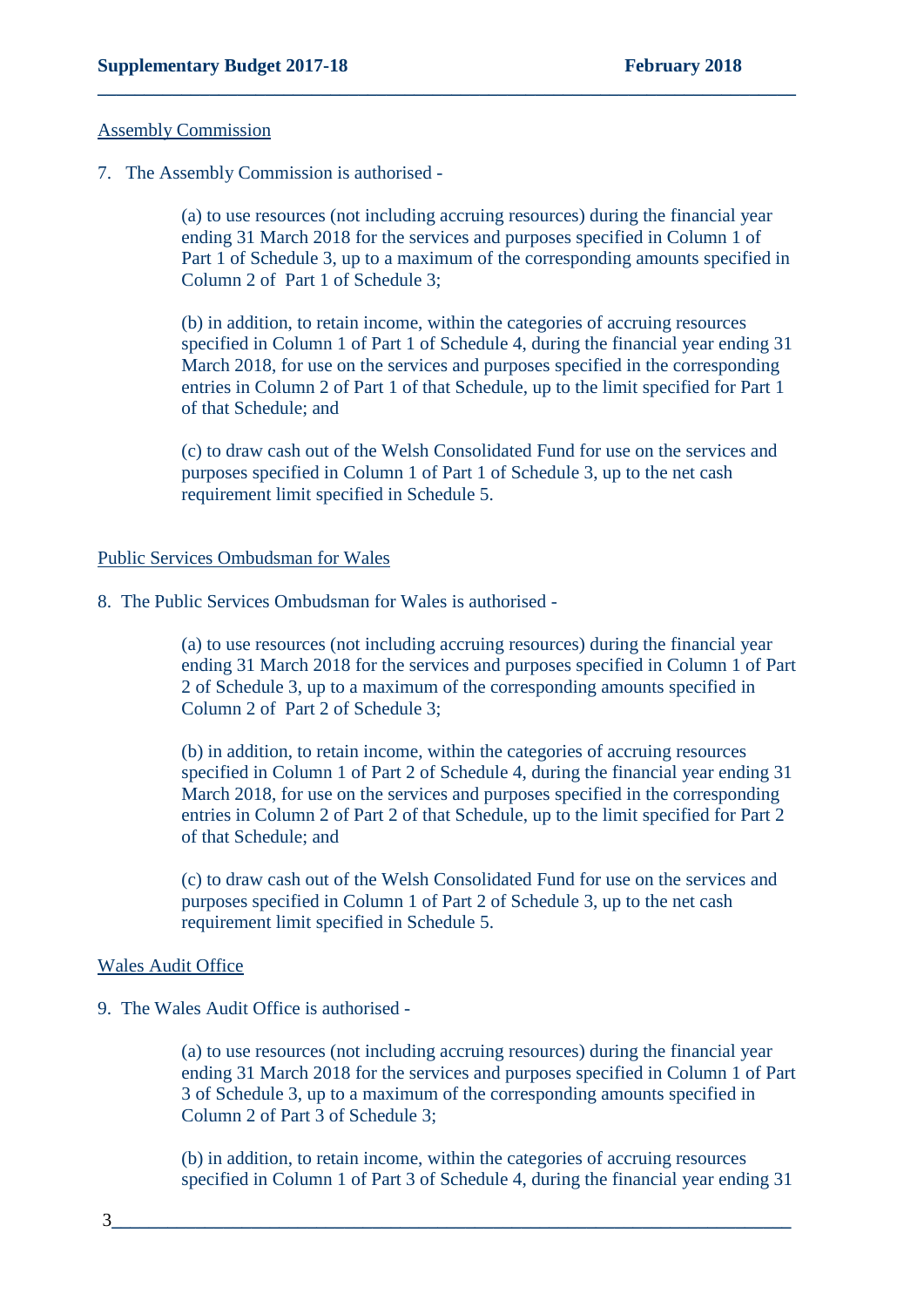March 2018, for use on the services and purposes specified in the corresponding entries in Column 2 of Part 3 of that Schedule, up to the limit specified for Part 3 of that Schedule; and

**\_\_\_\_\_\_\_\_\_\_\_\_\_\_\_\_\_\_\_\_\_\_\_\_\_\_\_\_\_\_\_\_\_\_\_\_\_\_\_\_\_\_\_\_\_\_\_\_\_\_\_\_\_\_\_\_\_\_\_\_\_\_\_\_\_\_\_\_\_\_\_\_\_\_\_**

(c) to draw cash out of the Welsh Consolidated Fund for use on the services and purposes specified in Column 1 of Part 3 of Schedule 3, up to the net cash requirement limit specified in Schedule 5.

#### Specification of Categories of Accruing Resources

10. The categories of accruing resources listed in Column 1 of each Part of Schedule 2, and in Column 1 of each part of Schedule 4, are specified categories for the purposes of section  $120(2)(a)$  of the Act.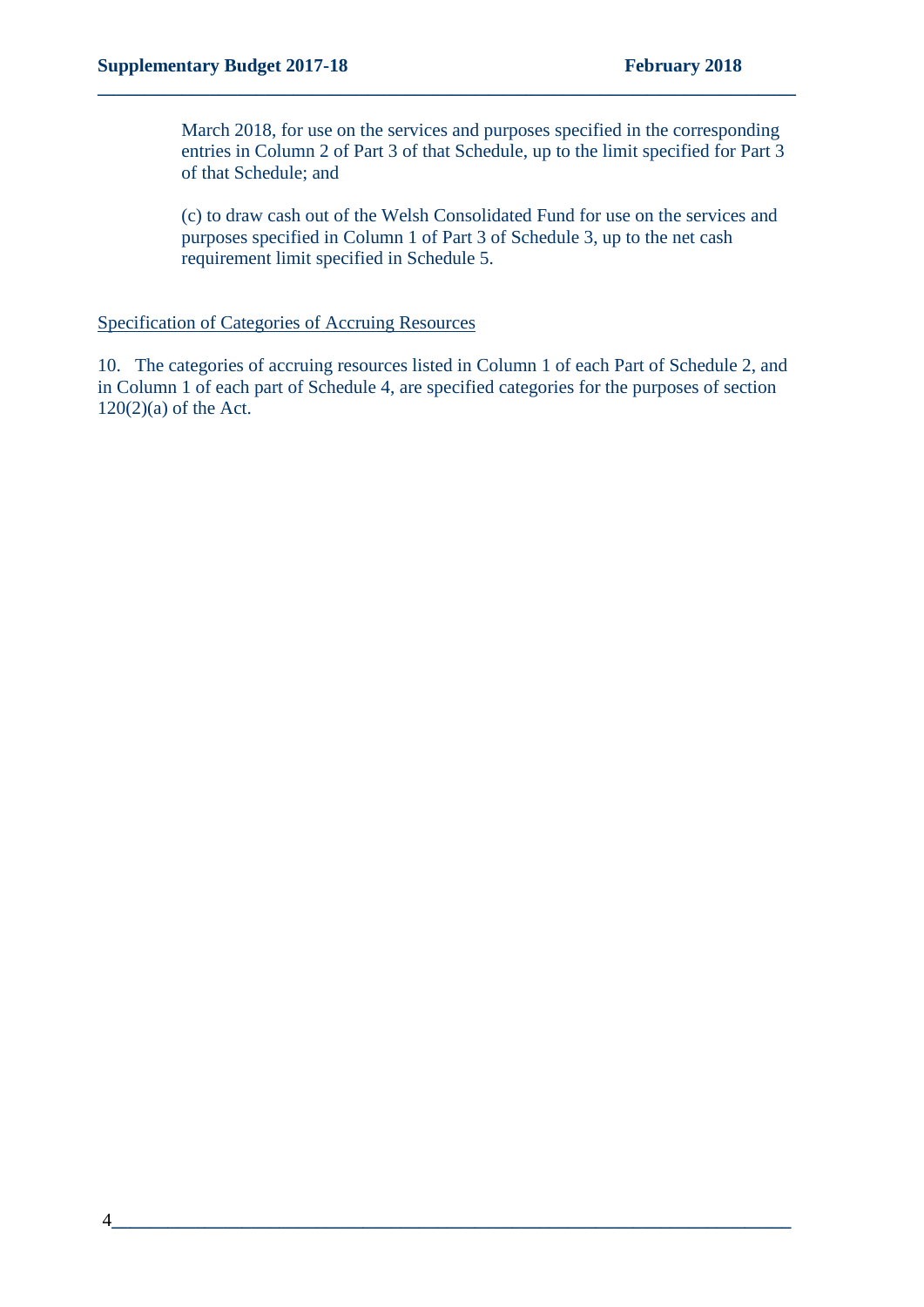# **Summary of Resource and Capital Requirements**

#### *Welsh Ministers*

| <b>Ambit</b>                                                                              | <b>Resources</b><br>(£000) | <b>Accruing</b><br><b>Resources</b><br>(£000) |
|-------------------------------------------------------------------------------------------|----------------------------|-----------------------------------------------|
| <b>Health and Social Services</b>                                                         | 7,750,505                  | 42,844                                        |
| <b>Local Government and Public Services</b>                                               | 4,285,818                  | 14,082                                        |
| <b>Economy and Transport</b>                                                              | 1,297,794                  | 77,207                                        |
| Education                                                                                 | 2,534,740                  | 193,949                                       |
| Energy, Planning and Rural Affairs                                                        | 376,888                    | 297,556                                       |
| <b>Central Services and Administration</b>                                                | 335,096                    | 287,719                                       |
| <b>Total Resources Requested and Accrued</b><br><b>Income relating to Welsh Ministers</b> | 16,580,841                 | 913,357                                       |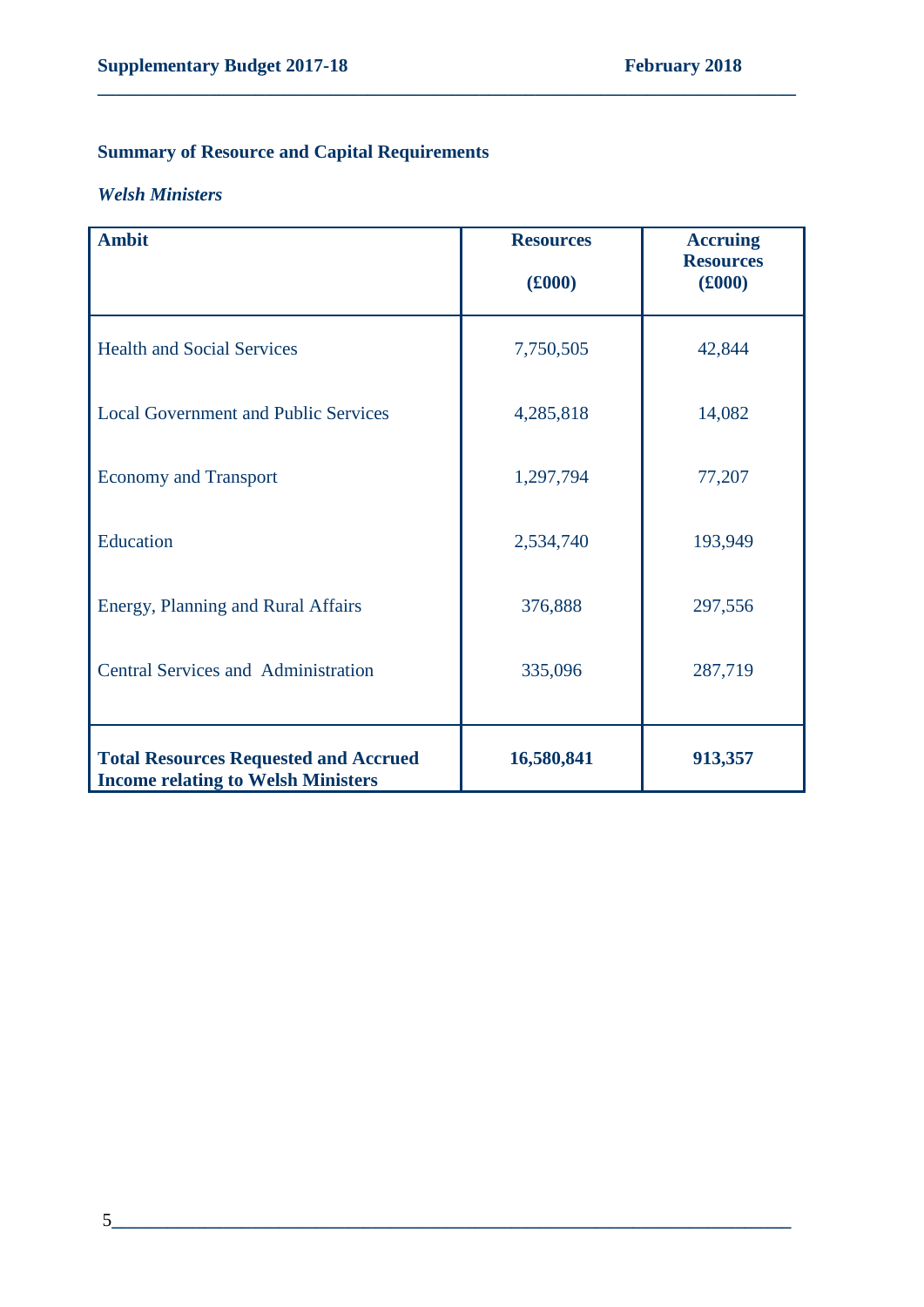### *Direct Funded Bodies*

| <b>Ambit</b>                                                                 | <b>Resources</b><br>$(£000)$ | <b>Accruing</b><br><b>Resources</b><br>(f000) |
|------------------------------------------------------------------------------|------------------------------|-----------------------------------------------|
| National Assembly for Wales Commission                                       | 54,445                       | 300                                           |
| <b>Public Services Ombudsman for Wales</b>                                   | 4,248                        | 32                                            |
| <b>Wales Audit Office</b>                                                    | 7,231                        | 14,694                                        |
| <b>Total Resources and Accrued Income for</b><br><b>Direct Funded Bodies</b> | 65,924                       | 15,026                                        |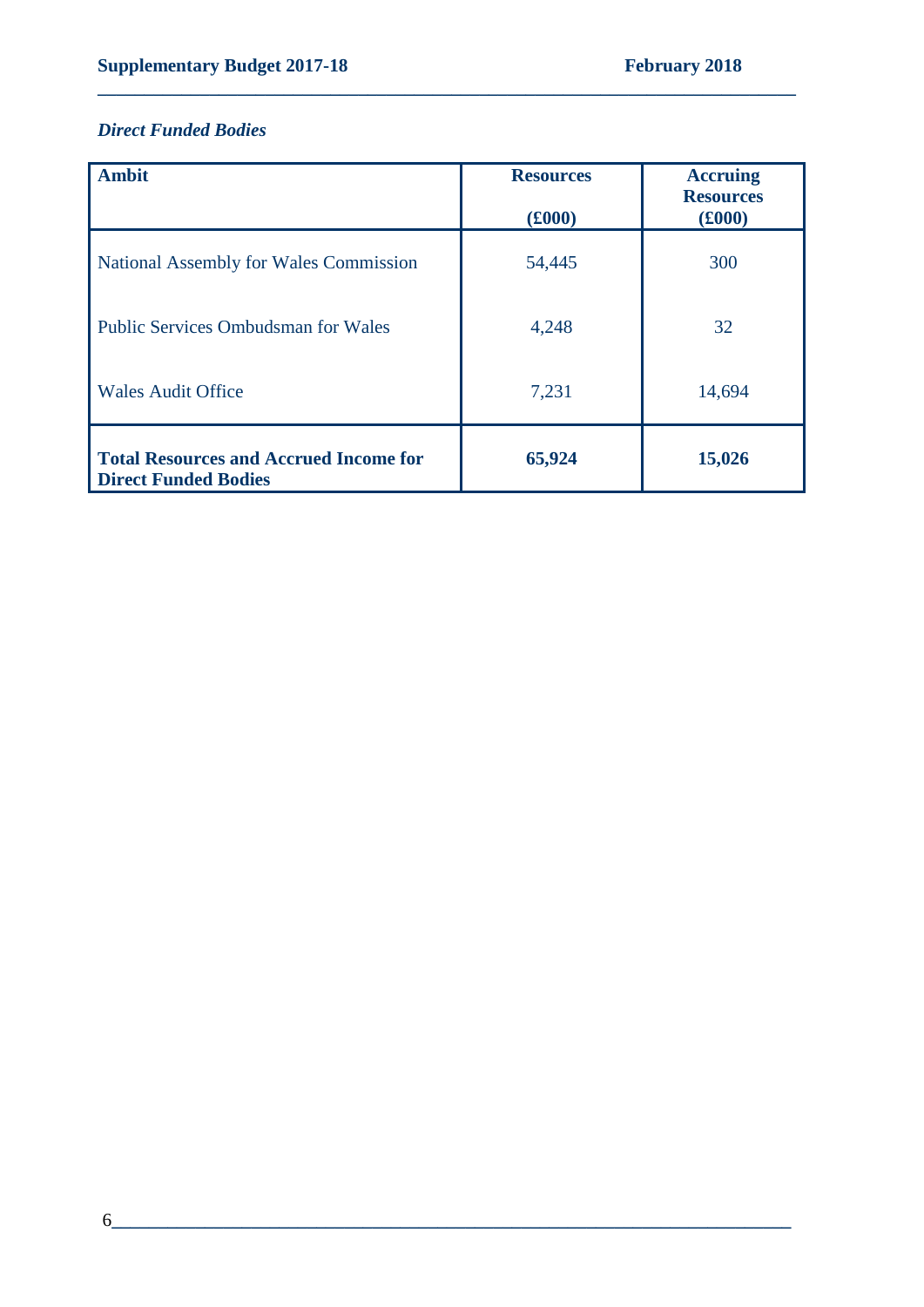# **Schedule 1 – Ambits for expenditure incurred by Welsh Ministers**

| Ambits for expenditure incurred by Welsh Ministers (excluding accruing resources)                                                                                                                                                                                                                                                                                                                                                                                                                                                                                                                                                                                                                                                                                                                                               |                     |
|---------------------------------------------------------------------------------------------------------------------------------------------------------------------------------------------------------------------------------------------------------------------------------------------------------------------------------------------------------------------------------------------------------------------------------------------------------------------------------------------------------------------------------------------------------------------------------------------------------------------------------------------------------------------------------------------------------------------------------------------------------------------------------------------------------------------------------|---------------------|
| <b>Column 1</b>                                                                                                                                                                                                                                                                                                                                                                                                                                                                                                                                                                                                                                                                                                                                                                                                                 | Column <sub>2</sub> |
| Services and purposes                                                                                                                                                                                                                                                                                                                                                                                                                                                                                                                                                                                                                                                                                                                                                                                                           | Amount £000         |
| <b>Health and Social Services</b>                                                                                                                                                                                                                                                                                                                                                                                                                                                                                                                                                                                                                                                                                                                                                                                               | 7,750,505           |
| For use by Welsh Ministers to spend on Health and Social<br>Services including promoting, improving or supporting economic,<br>social or environmental well-being.                                                                                                                                                                                                                                                                                                                                                                                                                                                                                                                                                                                                                                                              |                     |
| Delivery of core and targeted NHS services including<br>impairments $\&$ provisions; supporting education $\&$ training of the<br>NHS workforce, mental health policies & legislation, hospices<br>and delivery of the substance misuse strategy implementation<br>plan; sponsorship of public health bodies, the Food Standards<br>Agency; public health programmes; effective health emergency<br>preparedness arrangements; developing & implementing research<br>& development for patient & public benefit; social care and<br>support, partnership & integration, sustainable social services,<br>Social Care Wales; funding for the Older People Commissioner;<br>funding for the Children's Commissioner and Cafcass;<br>expenditure on supporting children and any related expenditure<br>and non fiscal resource use. |                     |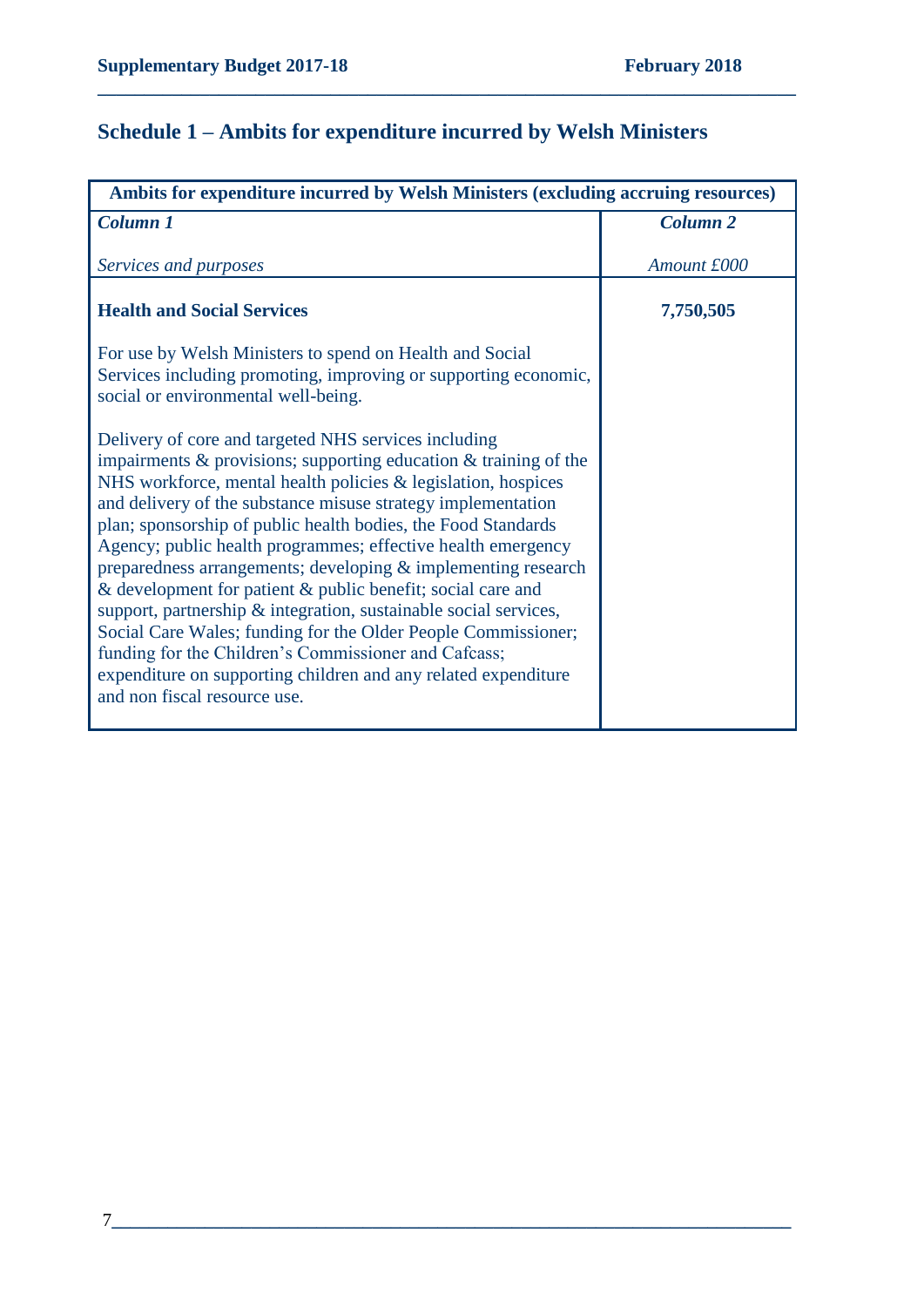| Ambits for expenditure incurred by Welsh Ministers (excluding accruing resources)                                                                                                                                                                                                                                                                                                                                                                                                                                                                                                                                                                                                                                                                                                                                                                               |                 |
|-----------------------------------------------------------------------------------------------------------------------------------------------------------------------------------------------------------------------------------------------------------------------------------------------------------------------------------------------------------------------------------------------------------------------------------------------------------------------------------------------------------------------------------------------------------------------------------------------------------------------------------------------------------------------------------------------------------------------------------------------------------------------------------------------------------------------------------------------------------------|-----------------|
| Column 1                                                                                                                                                                                                                                                                                                                                                                                                                                                                                                                                                                                                                                                                                                                                                                                                                                                        | <b>Column 2</b> |
| Services and purposes                                                                                                                                                                                                                                                                                                                                                                                                                                                                                                                                                                                                                                                                                                                                                                                                                                           | Amount £000     |
| <b>Local Government and Public Services</b>                                                                                                                                                                                                                                                                                                                                                                                                                                                                                                                                                                                                                                                                                                                                                                                                                     | 4,285,818       |
| For use by Welsh Ministers to spend on local government<br>including promoting, improving or supporting economic, social or<br>environmental well-being.                                                                                                                                                                                                                                                                                                                                                                                                                                                                                                                                                                                                                                                                                                        |                 |
| Funding, including general capital funding, support for local<br>government and valuation services; building local democracy;<br>local government improvement; Academi Wales; supporting<br>collaboration & reform; early intervention, prevention and<br>support; financial inclusion and Third Sector; fire and rescue<br>services and resilience; promoting positive engagement for young<br>people; supporting people; homelessness prevention; independent<br>living; increase the supply and choice of affordable housing;<br>housing revenue funding; regeneration; funding the Care & Social<br>Services Inspectorate, Healthcare Inspectorate Wales and Estyn;<br>community facilities; integrated care fund; achieve quality<br>housing; increase the supply and choice of market housing and<br>any related expenditure and non fiscal resource use. |                 |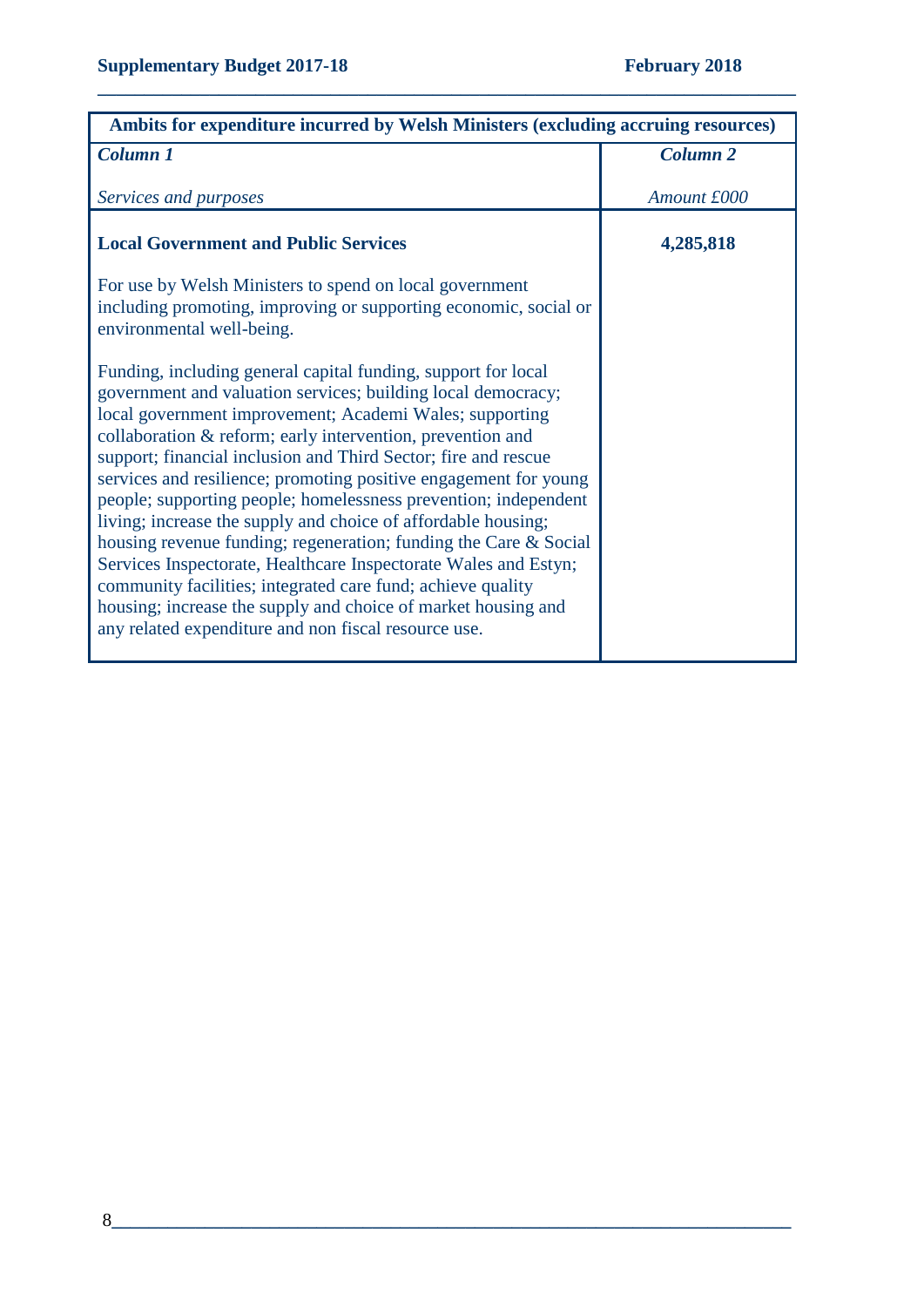| Ambits for expenditure incurred by Welsh Ministers (excluding accruing resources)                                                                                                                                                                                                                                                                                                                                                                                                                                                                                                                                                                                                                                                                                                                                                                                                                                                                                           |                     |
|-----------------------------------------------------------------------------------------------------------------------------------------------------------------------------------------------------------------------------------------------------------------------------------------------------------------------------------------------------------------------------------------------------------------------------------------------------------------------------------------------------------------------------------------------------------------------------------------------------------------------------------------------------------------------------------------------------------------------------------------------------------------------------------------------------------------------------------------------------------------------------------------------------------------------------------------------------------------------------|---------------------|
| Column <sub>1</sub>                                                                                                                                                                                                                                                                                                                                                                                                                                                                                                                                                                                                                                                                                                                                                                                                                                                                                                                                                         | Column <sub>2</sub> |
| Services and purposes                                                                                                                                                                                                                                                                                                                                                                                                                                                                                                                                                                                                                                                                                                                                                                                                                                                                                                                                                       | Amount £000         |
| <b>Economy and Transport</b>                                                                                                                                                                                                                                                                                                                                                                                                                                                                                                                                                                                                                                                                                                                                                                                                                                                                                                                                                | 1,297,794           |
| For use by Welsh Ministers on Economy and Transport including<br>promoting and supporting economic, social or environmental<br>well-being for businesses, individuals, communities and places in<br>Wales.                                                                                                                                                                                                                                                                                                                                                                                                                                                                                                                                                                                                                                                                                                                                                                  |                     |
| Expenditure on sectors, entrepreneurship $\&$ business information;<br>innovation; science; major events; delivering ICT and property<br>related infrastructure; corporate & strategy programmes;<br>Development Bank of Wales; motorway & trunk road operations;<br>improving & maintaining the trunk road network; road, rail, air<br>and sea services and investment; sustainable travel; improving<br>road safety; supporting and sustaining a strong arts sector via the<br>Arts Council and others; fostering usage and lifelong learning<br>through museum and library services; strategic leadership for<br>museum, archive and library services; media and publishing;<br>conserving, protecting, sustaining and promoting access to the<br>historic and natural environment; promoting sport and active<br>lifestyles via Sports Wales and others; and any related<br>expenditure and non fiscal resource use that provides broader<br>economic benefit to Wales. |                     |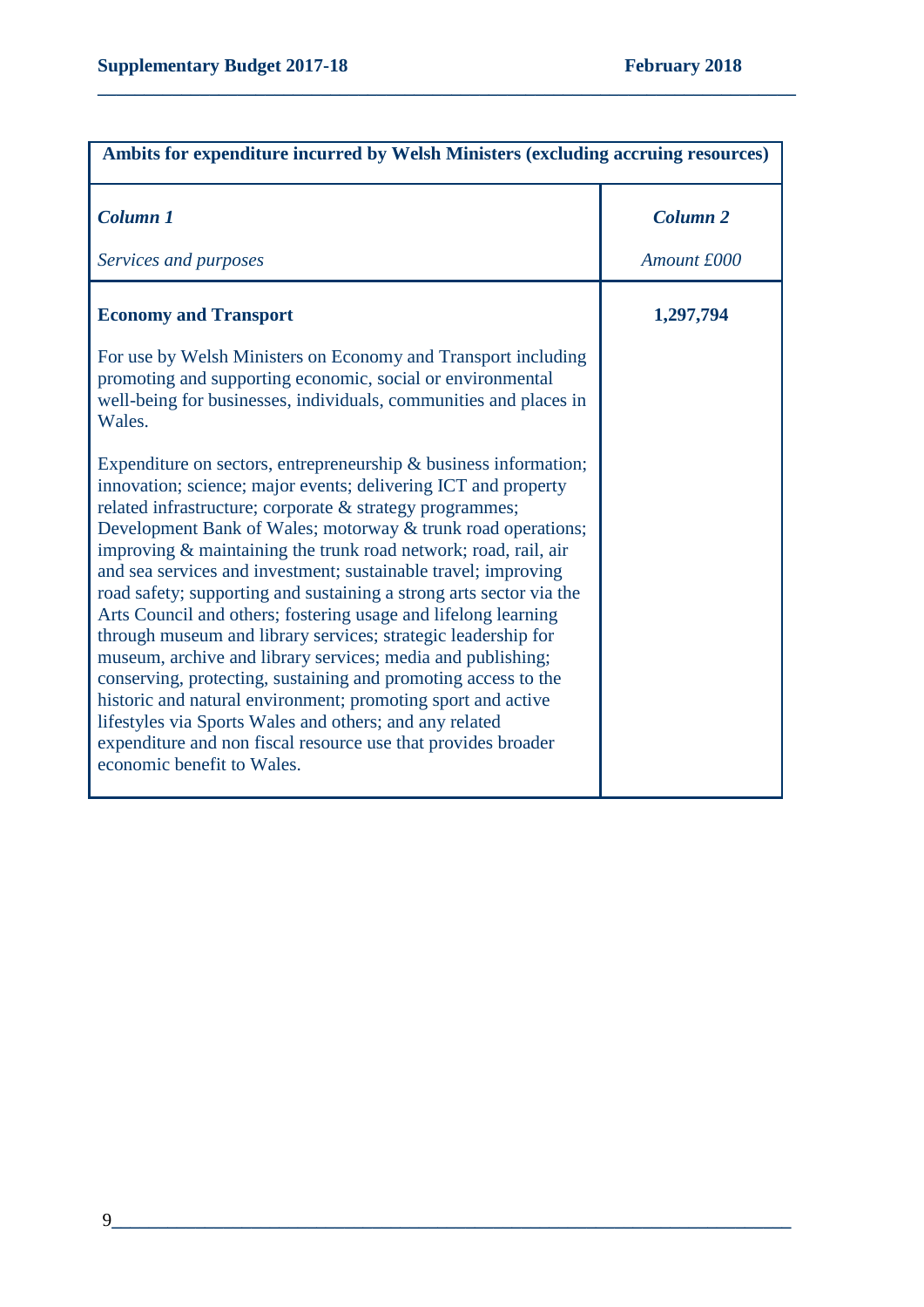| Ambits for expenditure incurred by Welsh Ministers (excluding accruing resources)                                                                                                                                                                                                                                                                                                                                                                                                                                                                                                                                                                          |                 |
|------------------------------------------------------------------------------------------------------------------------------------------------------------------------------------------------------------------------------------------------------------------------------------------------------------------------------------------------------------------------------------------------------------------------------------------------------------------------------------------------------------------------------------------------------------------------------------------------------------------------------------------------------------|-----------------|
| Column 1                                                                                                                                                                                                                                                                                                                                                                                                                                                                                                                                                                                                                                                   | <b>Column 2</b> |
| Services and purposes                                                                                                                                                                                                                                                                                                                                                                                                                                                                                                                                                                                                                                      | Amount £000     |
| <b>Education</b>                                                                                                                                                                                                                                                                                                                                                                                                                                                                                                                                                                                                                                           | 2,534,740       |
| For use by Welsh Ministers to spend on Education including<br>promoting, improving or supporting economic, social or<br>environmental well-being.                                                                                                                                                                                                                                                                                                                                                                                                                                                                                                          |                 |
| Expenditure on education and training standards including literacy<br>and numeracy, curriculum, teaching & leadership, qualifications,<br>post-16 education, higher education, pupil deprivation grant, ICT and<br>information management systems and estate $&IT$ provision; youth<br>engagement & employment; well-being of children and young people;<br>post-16 learner support; pupil engagement; Welsh in education;<br>Welsh language; delivery support; work based learning; delivering<br>support for skills; skills policy; employment and skills; educational<br>and careers choice and any related expenditure and non fiscal<br>resource use. |                 |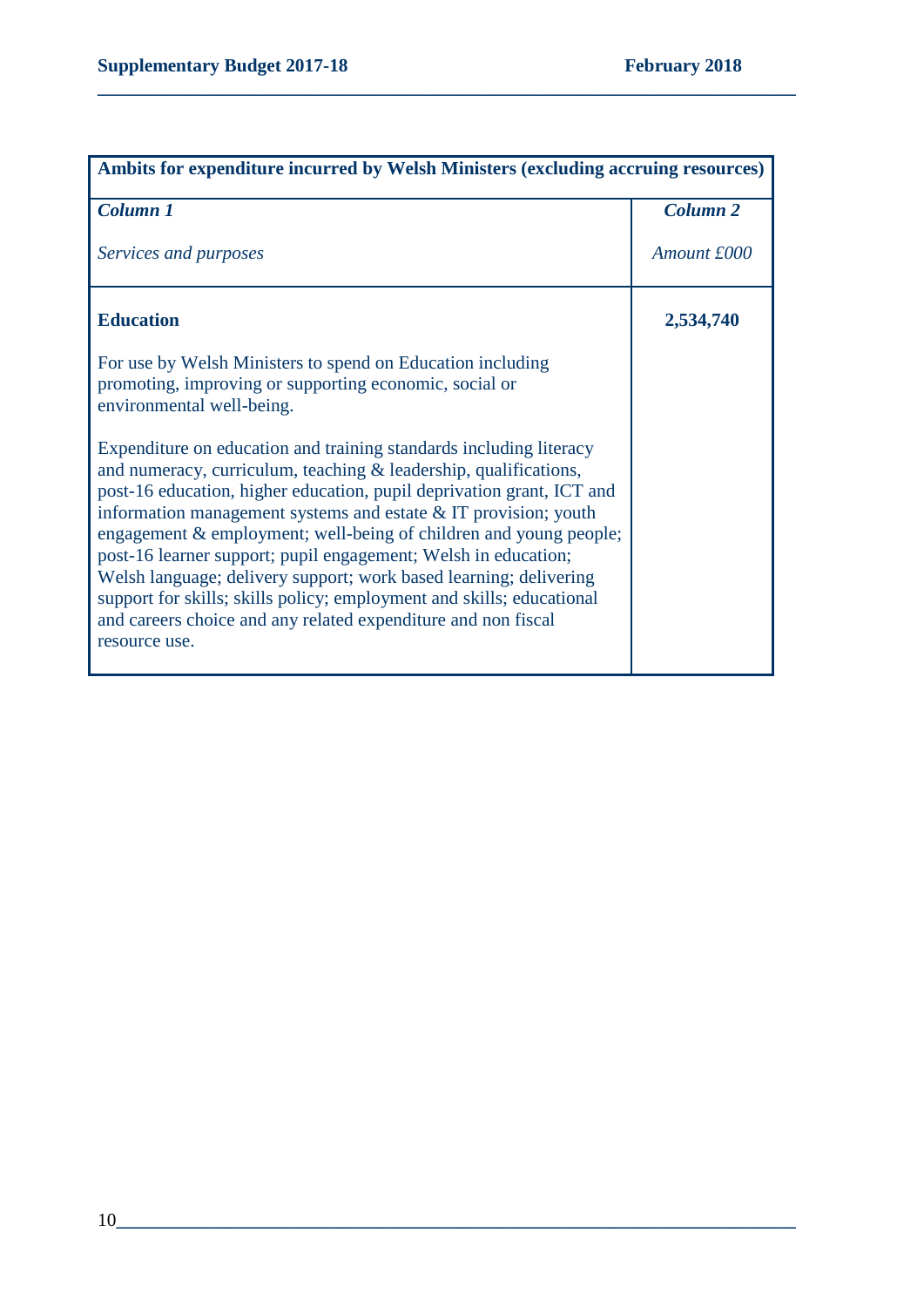| <b>Column 1</b><br>Services and purposes<br><b>Energy, Planning and Rural Affairs</b><br>For use by Welsh Ministers on Energy, Planning and Rural<br>Affairs, including promoting, improving or supporting economic,<br>social or environmental well-being;<br>Developing and delivering overarching policy and programmes<br>on sustainable development and natural resources management<br>agriculture, environment, food and marine; develop and<br>implement climate change policy, energy efficiency, Green<br>Growth, green infrastructure, environmental protection, flood &<br>coastal risk, water and sewage policy and legislation; manage and<br>implement the waste strategy and waste procurement; landfill<br>disposal communities scheme; deliver nature conservation and<br>forestry policies; sponsor and manage delivery bodies; developing<br>an appropriate evidence base to support the work of environment<br>and rural affairs; protecting animal, plant and bee health and | Ambits for expenditure incurred by Welsh Ministers (excluding accruing resources) |  |
|----------------------------------------------------------------------------------------------------------------------------------------------------------------------------------------------------------------------------------------------------------------------------------------------------------------------------------------------------------------------------------------------------------------------------------------------------------------------------------------------------------------------------------------------------------------------------------------------------------------------------------------------------------------------------------------------------------------------------------------------------------------------------------------------------------------------------------------------------------------------------------------------------------------------------------------------------------------------------------------------------|-----------------------------------------------------------------------------------|--|
|                                                                                                                                                                                                                                                                                                                                                                                                                                                                                                                                                                                                                                                                                                                                                                                                                                                                                                                                                                                                    | Column <sub>2</sub>                                                               |  |
|                                                                                                                                                                                                                                                                                                                                                                                                                                                                                                                                                                                                                                                                                                                                                                                                                                                                                                                                                                                                    | Amount £000                                                                       |  |
|                                                                                                                                                                                                                                                                                                                                                                                                                                                                                                                                                                                                                                                                                                                                                                                                                                                                                                                                                                                                    | 376,888                                                                           |  |
|                                                                                                                                                                                                                                                                                                                                                                                                                                                                                                                                                                                                                                                                                                                                                                                                                                                                                                                                                                                                    |                                                                                   |  |
| developing GM policies; promote and support protected<br>landscapes and wider access to green space; planning and<br>regulation; administration and delivery of the Common<br>Agricultural Policy; delivering programmes within the Rural<br>Development Plan; supporting new farm entrants, farmers and<br>rural communities in Wales; evidence based development for<br>rural affairs; developing and managing Welsh marine, fisheries<br>and aquaculture including the enforcement of Welsh fisheries;<br>developing and marketing Welsh food & drink and any related<br>expenditure and non fiscal resource use.                                                                                                                                                                                                                                                                                                                                                                               |                                                                                   |  |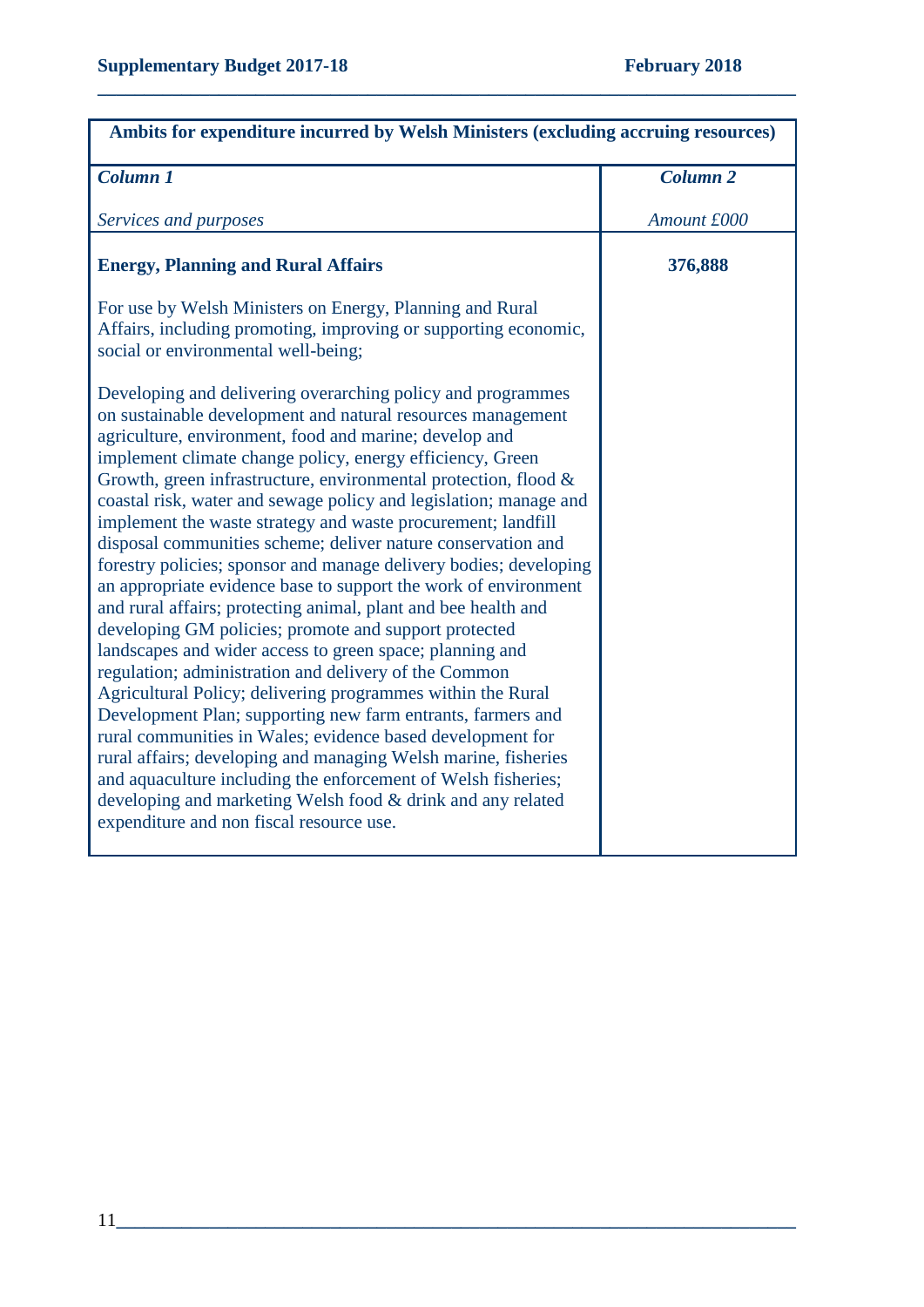| Ambits for expenditure incurred by Welsh Ministers (excluding accruing resources)                                                                                                                                                                                                                                                                                                                                                                                                                                                                                                                                                                                                                                                                                                                                                                                                                                                                                                      |                 |
|----------------------------------------------------------------------------------------------------------------------------------------------------------------------------------------------------------------------------------------------------------------------------------------------------------------------------------------------------------------------------------------------------------------------------------------------------------------------------------------------------------------------------------------------------------------------------------------------------------------------------------------------------------------------------------------------------------------------------------------------------------------------------------------------------------------------------------------------------------------------------------------------------------------------------------------------------------------------------------------|-----------------|
| <b>Column 1</b>                                                                                                                                                                                                                                                                                                                                                                                                                                                                                                                                                                                                                                                                                                                                                                                                                                                                                                                                                                        | <b>Column 2</b> |
| Services and purposes                                                                                                                                                                                                                                                                                                                                                                                                                                                                                                                                                                                                                                                                                                                                                                                                                                                                                                                                                                  | Amount £000     |
| <b>Central Services and Administration</b>                                                                                                                                                                                                                                                                                                                                                                                                                                                                                                                                                                                                                                                                                                                                                                                                                                                                                                                                             | 335,096         |
| For use by Welsh Ministers to spend on Central Services and<br>Administration.                                                                                                                                                                                                                                                                                                                                                                                                                                                                                                                                                                                                                                                                                                                                                                                                                                                                                                         |                 |
| Expenditure on staff costs; general administration; capital and<br>capital charges; IT costs; business improvement; provisions for<br>early retirement; Elections; Future Generations Commissioner for<br>Wales; tribunals; investigations; improving economic & labour<br>market statistics; events & corporate communications;<br>geographical information; central and economic research; the<br>Public Policy Institute; Value Wales; e-procurement; National<br>Procurement Service; fiscal responsibilities including Welsh<br>taxation and the Welsh Revenue Authority; international<br>development & relations; Invest to Save programme; match<br>funding; managing the delivery of the structural funds<br>programmes in Wales; providing safer communities by<br>supporting the prevention of domestic abuse and promoting<br>equality and community cohesion; and the development of Gypsy<br>traveller sites and any related expenditure and non fiscal resource<br>use. |                 |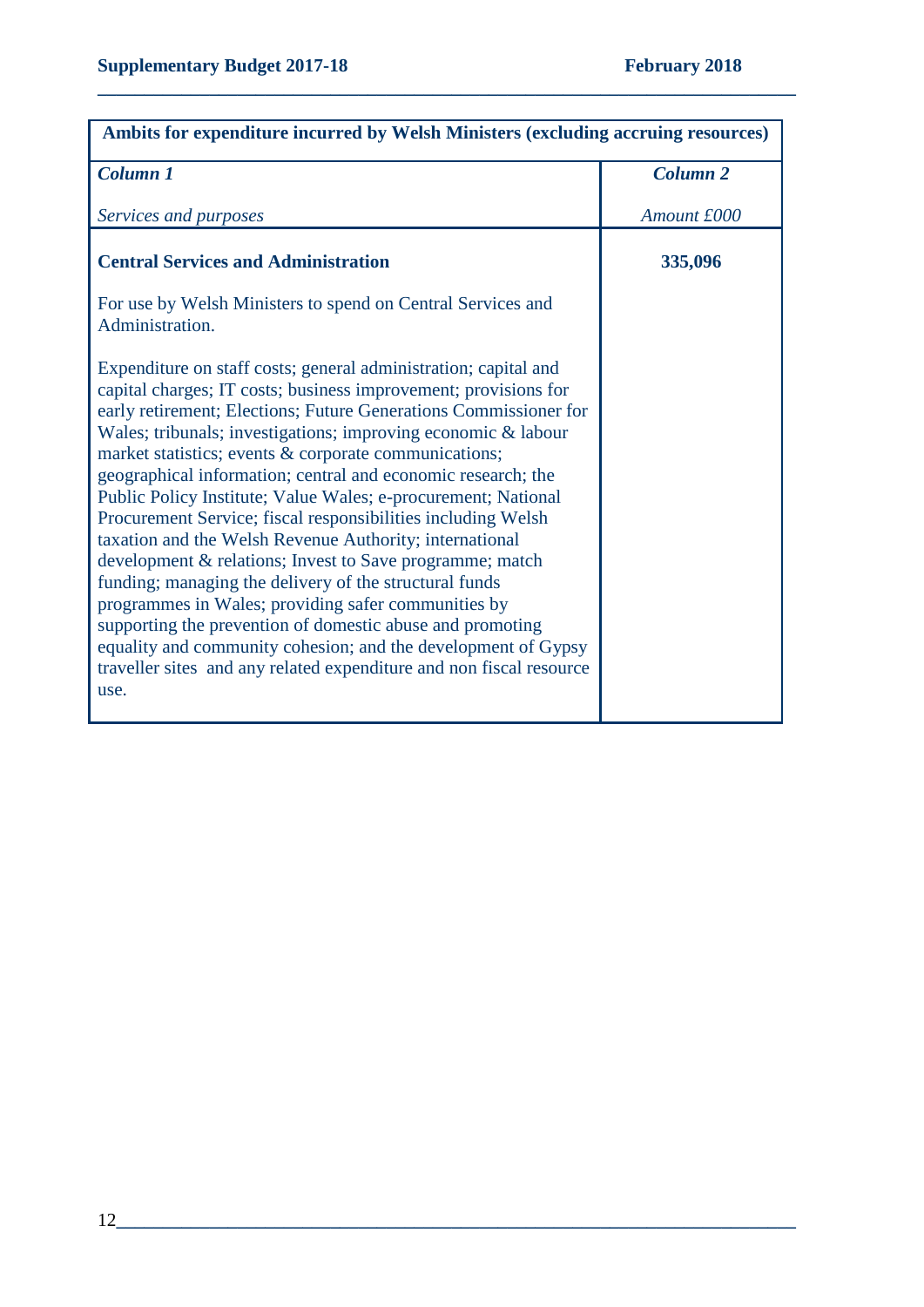# **Schedule 2 – Use of accruing resources by Welsh Ministers**

**\_\_\_\_\_\_\_\_\_\_\_\_\_\_\_\_\_\_\_\_\_\_\_\_\_\_\_\_\_\_\_\_\_\_\_\_\_\_\_\_\_\_\_\_\_\_\_\_\_\_\_\_\_\_\_\_\_\_\_\_\_\_\_\_\_\_\_\_\_\_\_\_\_\_\_**

### **Part 1: Health and Social Services**

| Column 1                                                                                                                                                                                                                                                                                                                                                                                                                                                                                                                                                                                                                                                                                                                                                                                                                | <b>Column 2</b>                                                                                                                                                                                                                                                                                                       |
|-------------------------------------------------------------------------------------------------------------------------------------------------------------------------------------------------------------------------------------------------------------------------------------------------------------------------------------------------------------------------------------------------------------------------------------------------------------------------------------------------------------------------------------------------------------------------------------------------------------------------------------------------------------------------------------------------------------------------------------------------------------------------------------------------------------------------|-----------------------------------------------------------------------------------------------------------------------------------------------------------------------------------------------------------------------------------------------------------------------------------------------------------------------|
| Category of accruing resource                                                                                                                                                                                                                                                                                                                                                                                                                                                                                                                                                                                                                                                                                                                                                                                           | Services and purposes for which income<br>may be retained                                                                                                                                                                                                                                                             |
| Accruing resources include income under<br>the Pharmaceutical Price Regulation<br>Scheme; income in respect of settlement<br>of legal claims; charges for<br>accommodation, goods and services to<br>private and NHS patients, local<br>authorities and others; repayment of<br><b>Invest to Save funding from Local Health</b><br>Boards and Welsh NHS Trusts; income<br>from the Scottish Government, Northern<br>Ireland Executive, Department of Health,<br>other government departments and the<br>European Union; income from fixed<br>penalty notices issued under the Food<br>Hygiene Rating (Wales) Act 2013:<br>income generation schemes; non-<br>operating income from sale of land,<br>buildings, vehicles, equipment and<br>property and recoveries of VAT; income<br>from rebate schemes and agreements. | Services and purposes include<br>expenditure on primary and community<br>health services; the purchase or<br>acquisition of fixed assets by Welsh NHS<br>Trusts, Local Health Boards and<br>associated healthcare providers;<br>supporting the provision and<br>administration of health and social care<br>services. |
| <b>Overall amount of Income (£000)</b>                                                                                                                                                                                                                                                                                                                                                                                                                                                                                                                                                                                                                                                                                                                                                                                  | 42,844                                                                                                                                                                                                                                                                                                                |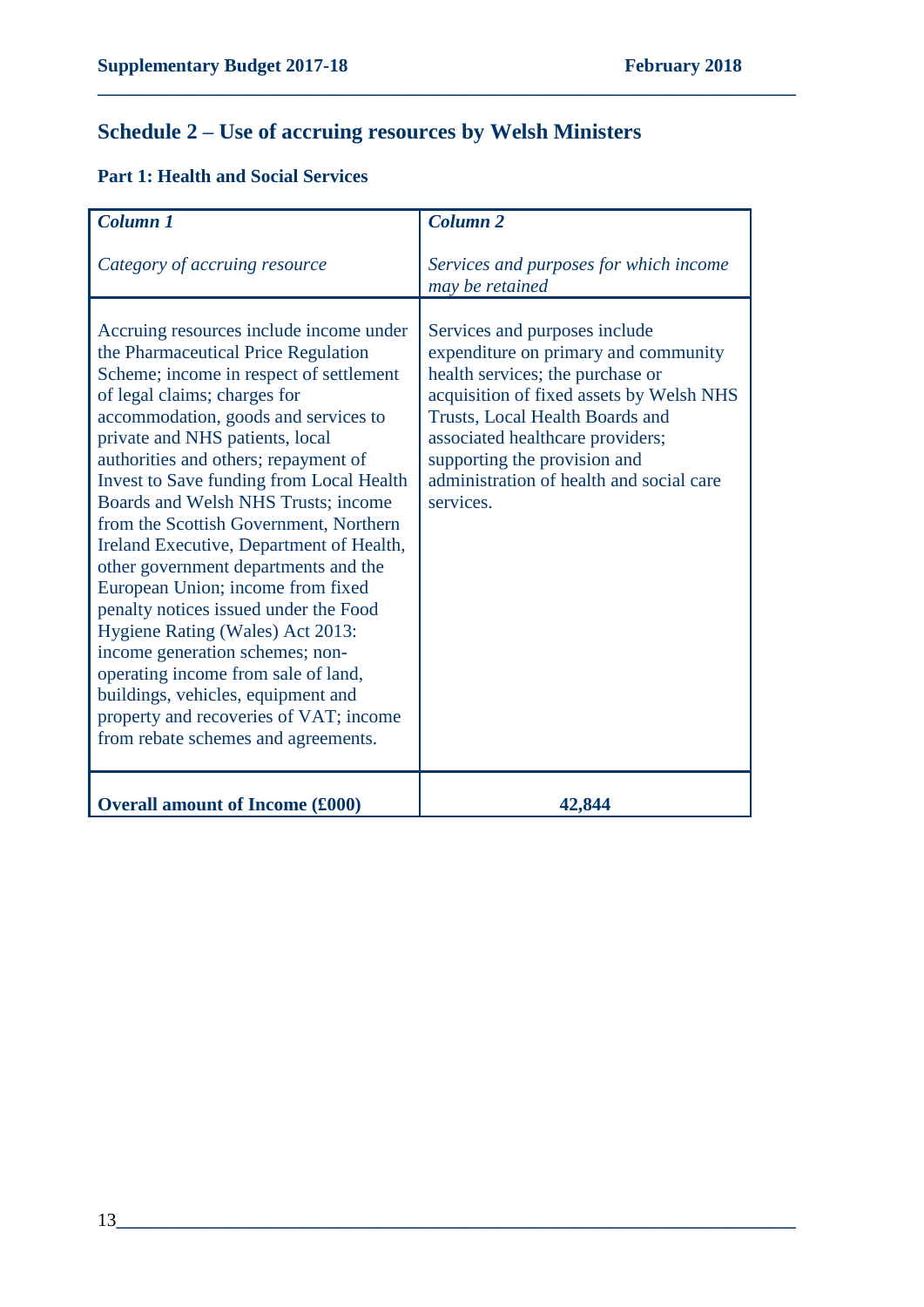#### **Part 2: Local Government and Public Services**

| Column 1                                                                                                                                                                                                                                                                                                                                                                                                                                                                                                                                                                                                                                                         | Column <sub>2</sub>                                                                                                                                                                                                                                                                                                                                                                                                                                                                           |
|------------------------------------------------------------------------------------------------------------------------------------------------------------------------------------------------------------------------------------------------------------------------------------------------------------------------------------------------------------------------------------------------------------------------------------------------------------------------------------------------------------------------------------------------------------------------------------------------------------------------------------------------------------------|-----------------------------------------------------------------------------------------------------------------------------------------------------------------------------------------------------------------------------------------------------------------------------------------------------------------------------------------------------------------------------------------------------------------------------------------------------------------------------------------------|
| Category of accruing resource                                                                                                                                                                                                                                                                                                                                                                                                                                                                                                                                                                                                                                    | Services and Purposes for which income<br>may be retained                                                                                                                                                                                                                                                                                                                                                                                                                                     |
| Accruing resources include grant funding<br>from the European Commission;<br>repayment and recovery of grant<br>payments and recoveries of VAT; fees<br>and charges for inspections and<br>regulatory services; income from the sale<br>of capital assets; income from repayment<br>of Social Housing Grant; provision of<br>training and development events; training<br>provider repayments; charges for<br>dental registration; income from staff<br>secondments; repayment of staff loans;<br>rental income on property; compensation<br>under commercial and civil settlements<br>and levy of facilitation fees; income from<br>the sale of capital assets. | Services and purposes include running<br>costs, general administration costs and<br>resource expenditure of Inspectorates and<br>the Valuation Tribunal; the delivery of<br>training interventions for the Welsh<br>Public Service; supporting expenditure on<br>safer communities and regeneration; the<br>payment of grants to local authorities and<br>Third Sector bodies; all European funded<br>projects; and to support all expenditure as<br>identified within the expenditure Ambit. |
| <b>Overall amount of Income (£000)</b>                                                                                                                                                                                                                                                                                                                                                                                                                                                                                                                                                                                                                           | 14,082                                                                                                                                                                                                                                                                                                                                                                                                                                                                                        |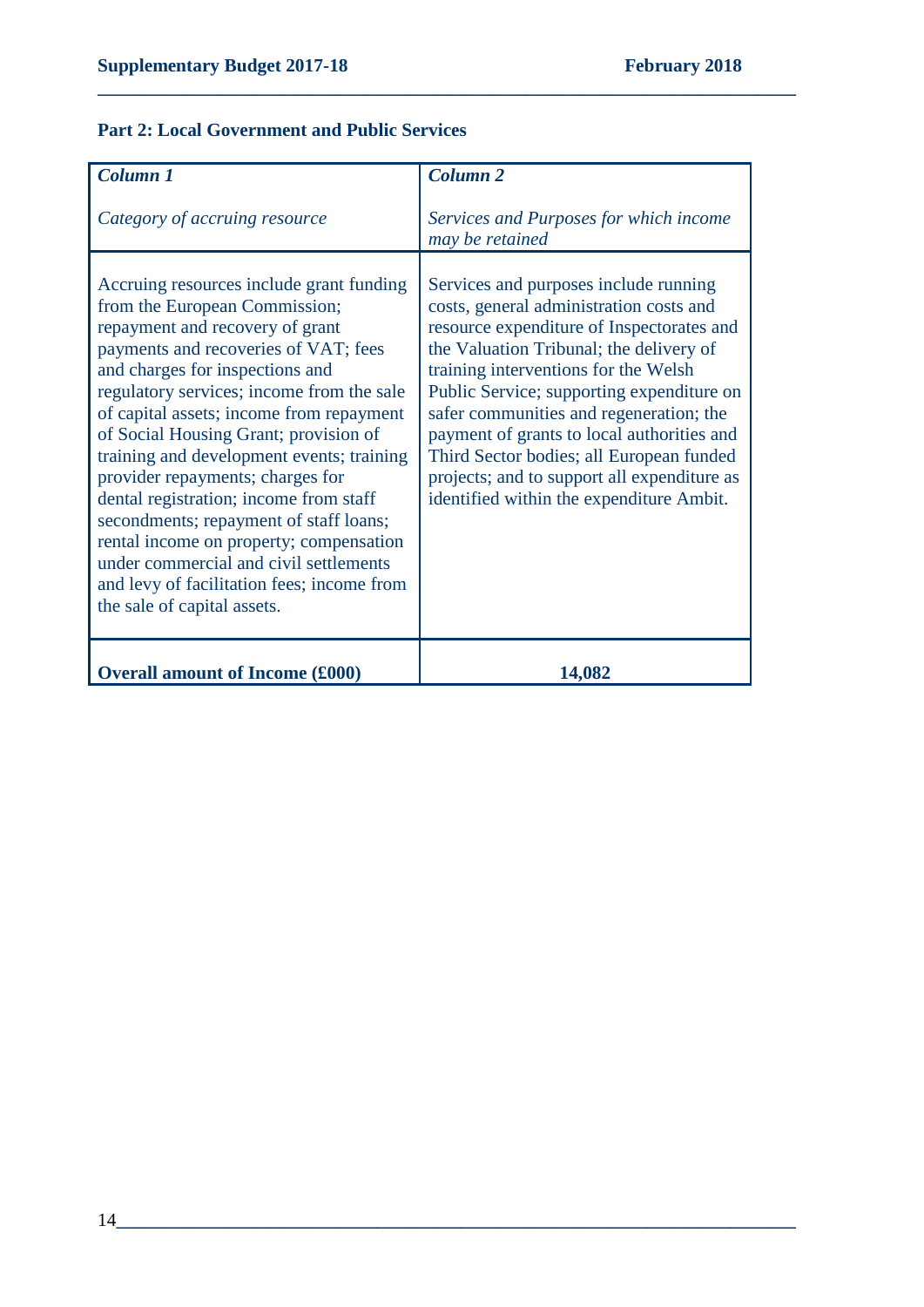### **Part 3: Economy and Transport**

| Column 1                                                                                                                                                                                                                                                                                                                                                                                                                                                                                                                                                                                                                                                                                                                  | Column <sub>2</sub>                                                                                           |
|---------------------------------------------------------------------------------------------------------------------------------------------------------------------------------------------------------------------------------------------------------------------------------------------------------------------------------------------------------------------------------------------------------------------------------------------------------------------------------------------------------------------------------------------------------------------------------------------------------------------------------------------------------------------------------------------------------------------------|---------------------------------------------------------------------------------------------------------------|
| Category of accruing resource                                                                                                                                                                                                                                                                                                                                                                                                                                                                                                                                                                                                                                                                                             | Services and Purposes for which income<br>may be retained                                                     |
| Accruing resources and funding either<br>direct or indirect from the European<br>Commission; property rental and other<br>associated income; business services<br>charges; project contributions from other<br>public sector and private sector<br>organisations; investment income; grant<br>repayments and repayable business<br>finance; income from the sale of capital<br>assets; income relating to tourism<br>activities; transport studies receipts;<br>compensation under commercial and civil<br>settlements and levy of facilitation fees;<br>Admission charges and other operational<br>income at Cadw and the Royal<br><b>Commission for Ancient and Historic</b><br>Monuments sites; and recoveries of VAT. | All European funded projects and to<br>support all expenditure as identified<br>within the expenditure Ambit. |
| <b>Overall amount of Income (£000)</b>                                                                                                                                                                                                                                                                                                                                                                                                                                                                                                                                                                                                                                                                                    | 77,207                                                                                                        |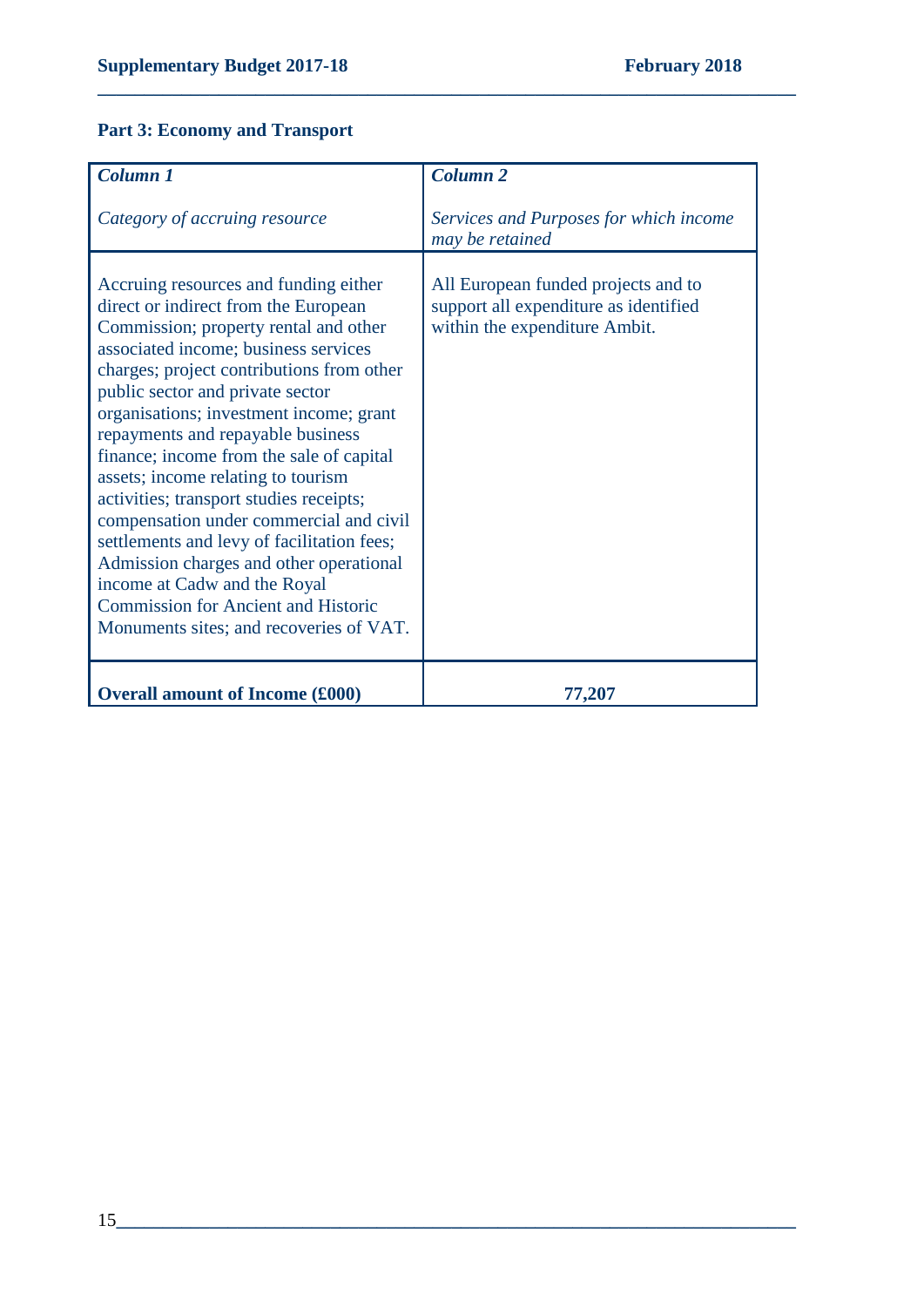# **Part 4: Education**

| Column 1                                                                                                                                                                                                                                                                                                                                                                                                                                                                                                                                                                                                                                                                             | Column <sub>2</sub>                                                                                                                                                                                                                                                        |
|--------------------------------------------------------------------------------------------------------------------------------------------------------------------------------------------------------------------------------------------------------------------------------------------------------------------------------------------------------------------------------------------------------------------------------------------------------------------------------------------------------------------------------------------------------------------------------------------------------------------------------------------------------------------------------------|----------------------------------------------------------------------------------------------------------------------------------------------------------------------------------------------------------------------------------------------------------------------------|
| Category of accruing resource                                                                                                                                                                                                                                                                                                                                                                                                                                                                                                                                                                                                                                                        | Services and Purposes for which income<br>may be retained                                                                                                                                                                                                                  |
| Accruing resources include income from<br>European Projects, research &<br>evaluation; curriculum royalties;<br>recoveries of Student Loans; funding<br>from the Higher Education Research<br>Capital fund; sales of publications and<br>recoveries of VAT.<br>Accruing resources including repayment<br>and recovery of grant payments; fees and<br>charges for inspections and regulatory<br>services; provision of training and<br>development events; income from staff<br>secondments; repayments of staff loans;<br>income from the sale of capital assets;<br>recovery of loans made and any interest<br>charges thereon; ad-hoc recoveries and<br>grants from other sources. | Services and purposes include supporting<br>European projects, CQFW, programme<br>development, research & evaluation<br>current expenditure; to support<br>curriculum current expenditure and to<br>support all expenditure as identified<br>within the expenditure Ambit. |
| <b>Overall amount of income (£000)</b>                                                                                                                                                                                                                                                                                                                                                                                                                                                                                                                                                                                                                                               | 193,949                                                                                                                                                                                                                                                                    |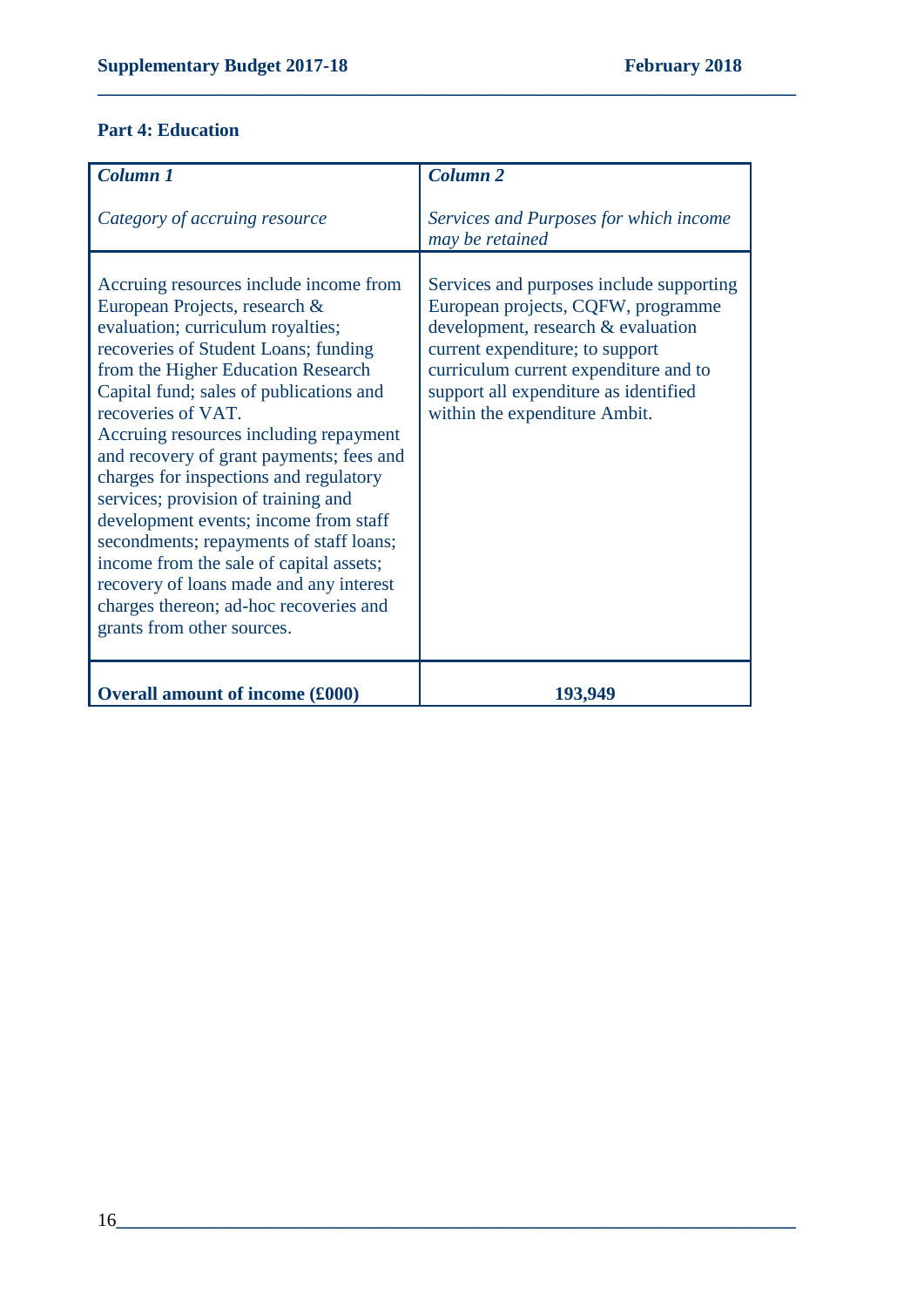### **Part 5: Energy, Planning and Rural Affairs**

| Column <sub>1</sub>                                                                                                                                                                                                                                                                                                                                                                                                                                                                                                                                                                                                                                                                                                                                                                                                                                                                       | <b>Column 2</b>                                                                                                                                                                                                                                                          |
|-------------------------------------------------------------------------------------------------------------------------------------------------------------------------------------------------------------------------------------------------------------------------------------------------------------------------------------------------------------------------------------------------------------------------------------------------------------------------------------------------------------------------------------------------------------------------------------------------------------------------------------------------------------------------------------------------------------------------------------------------------------------------------------------------------------------------------------------------------------------------------------------|--------------------------------------------------------------------------------------------------------------------------------------------------------------------------------------------------------------------------------------------------------------------------|
| Category of accruing resource                                                                                                                                                                                                                                                                                                                                                                                                                                                                                                                                                                                                                                                                                                                                                                                                                                                             | Services and Purposes for which income<br>may be retained                                                                                                                                                                                                                |
| Accruing resources include funding either<br>direct or indirect from the European<br>Commission including income from<br>European structural funds; income from<br>the EU to support farmers and rural<br>communities in Wales; income from<br>wind farm projects; income from<br>Pwllpeiran Farm; income from the sale of<br>capital assets, including buildings;<br>income from grant recoveries from local<br>authorities, third sector organisations and<br>other public and private sector<br>organisations; civil penalty fines<br>associated with emission trading<br>schemes; income from marine licences;<br>income from the salvage of carcasses<br>from animals slaughtered for disease<br>control, ad-hoc grants from other sources<br>and recoveries of VAT; funding from<br>other central government departments<br>and income related to Environment and<br>Rural Affairs. | Services and purposes include<br>expenditure relating to Pwllpeiran Farm;<br>grant payments, schemes part supported<br>by other government departments; all<br>European funded projects and to support<br>all expenditure as identified within the<br>expenditure Ambit. |
| <b>Overall amount of Income (£000)</b>                                                                                                                                                                                                                                                                                                                                                                                                                                                                                                                                                                                                                                                                                                                                                                                                                                                    | 297,556                                                                                                                                                                                                                                                                  |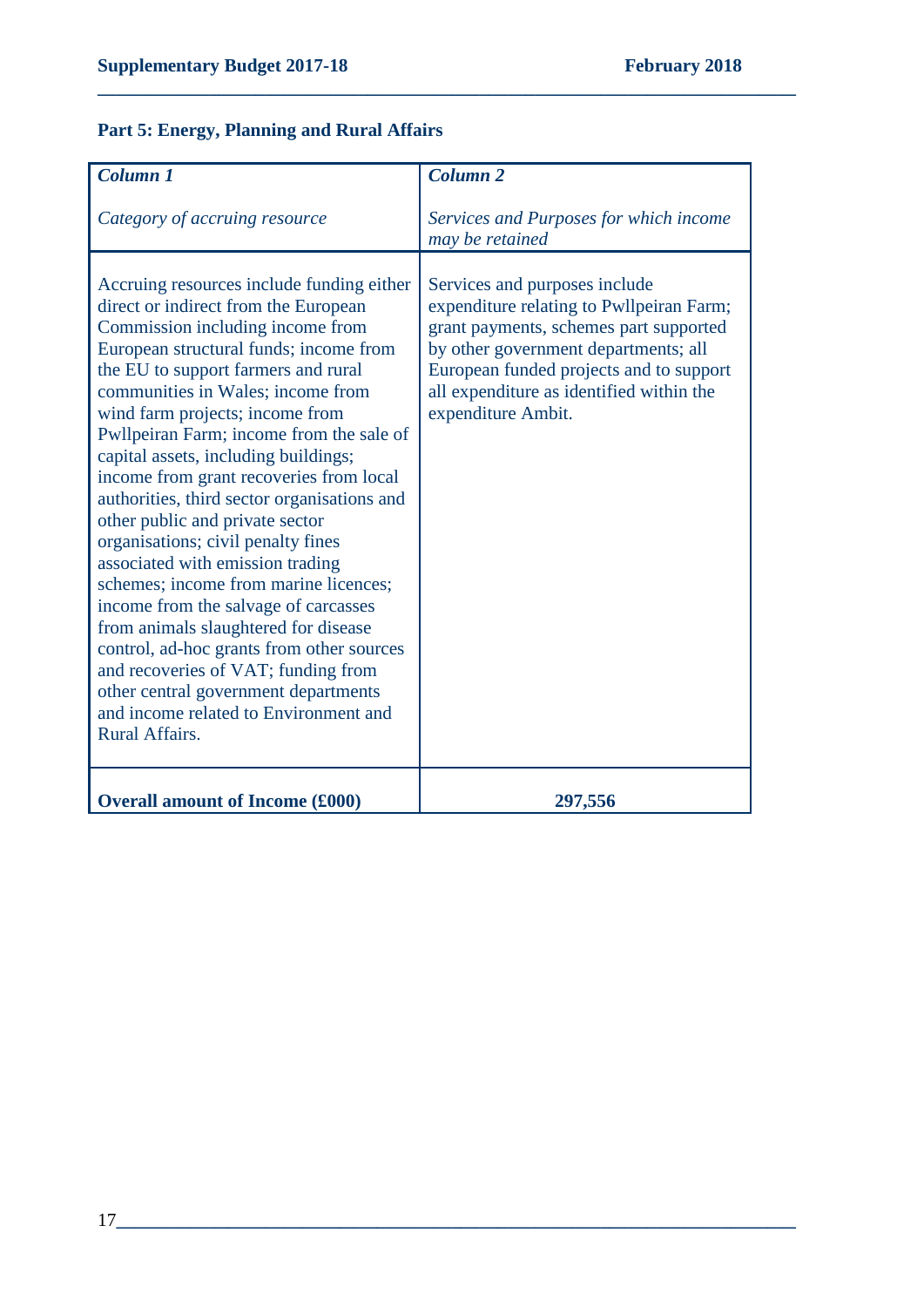### **Part 6: Central Services and Administration**

| Column 1                                                                                                                                                                                                                                                                                                                                                                                                                                                                                                                                                                                                                                                                 | Column <sub>2</sub>                                                                                                                                                                                                                                                                                                                                           |
|--------------------------------------------------------------------------------------------------------------------------------------------------------------------------------------------------------------------------------------------------------------------------------------------------------------------------------------------------------------------------------------------------------------------------------------------------------------------------------------------------------------------------------------------------------------------------------------------------------------------------------------------------------------------------|---------------------------------------------------------------------------------------------------------------------------------------------------------------------------------------------------------------------------------------------------------------------------------------------------------------------------------------------------------------|
| Category of accruing resource                                                                                                                                                                                                                                                                                                                                                                                                                                                                                                                                                                                                                                            | Services and Purposes for which income<br>may be retained                                                                                                                                                                                                                                                                                                     |
| Accruing resources include income from<br>staff secondments and fees; repayment of<br>staff loans; recovery of grant payments;<br>the refund of statutory PAYE deductions;<br>recoveries of VAT; the sale of land and<br>buildings and capital assets; the sub let of<br>properties; the sale of administrative<br>assets; the sale of goods and services;<br>administrative income; income from ICT<br>services provided; training provider<br>repayments; recovery of costs shared<br>with other public sector bodies; receipts<br>of recoverable grants including Invest-to-<br>Save receipts; and funding either direct or<br>indirect from the European Commission. | Services and purposes include funding of:<br>running costs and general administrative<br>expenditure; supporting capital<br>expenditure on the Welsh Government's<br>estate and asset base; all European funded<br>projects; payment of grants to local<br>authorities and Third Sector bodies; and<br>to support expenditure identified within<br>the Ambit. |
| <b>Overall amount of Income (£000)</b>                                                                                                                                                                                                                                                                                                                                                                                                                                                                                                                                                                                                                                   | 287,719                                                                                                                                                                                                                                                                                                                                                       |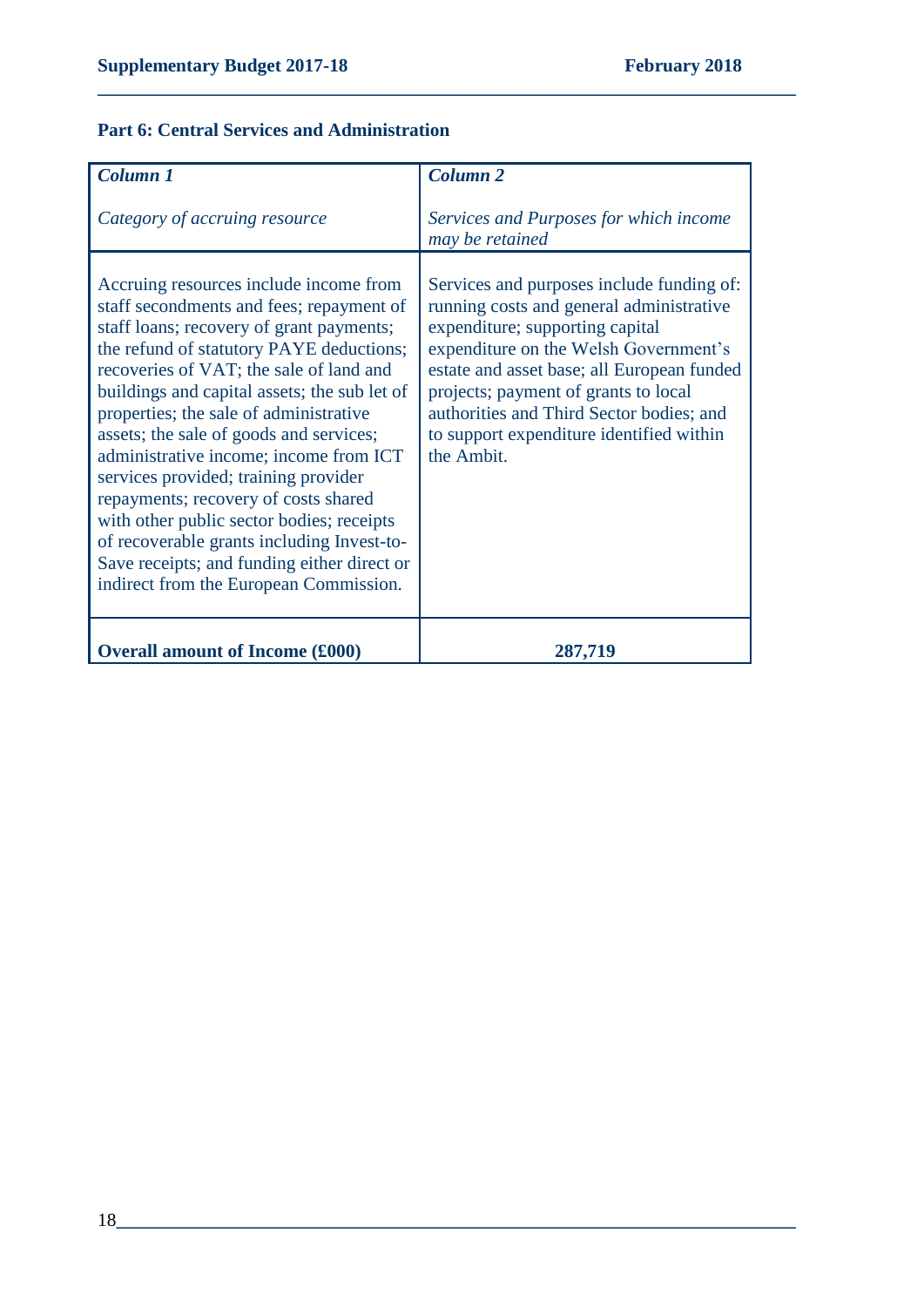### **Schedule 3 – Expenditure Incurred by Direct Funded Bodies (excluding accruing resources)**

**\_\_\_\_\_\_\_\_\_\_\_\_\_\_\_\_\_\_\_\_\_\_\_\_\_\_\_\_\_\_\_\_\_\_\_\_\_\_\_\_\_\_\_\_\_\_\_\_\_\_\_\_\_\_\_\_\_\_\_\_\_\_\_\_\_\_\_\_\_\_\_\_\_\_\_**

### **Part 1 – National Assembly for Wales Commission**

| Column 1                                                        | Column <sub>2</sub> |
|-----------------------------------------------------------------|---------------------|
| <b>Services and Purposes</b>                                    | Amount £000         |
| Resources other than accruing resources for use by the          | 54,445              |
| Assembly Commission on resource and capital costs               |                     |
| associated with the administration and operation of Assembly    |                     |
| Services to support the National Assembly for Wales ('the       |                     |
| Assembly'); promotion of the Assembly including payments to     |                     |
| the Electoral Commission and others; payments in respect of the |                     |
| Commissioner for Standards and Remuneration Board; any          |                     |
| other payments relating to functions of the Assembly or         |                     |
| functions of the Assembly Commission.                           |                     |
| Resources other than accruing resources for use by the National |                     |
| Assembly for Wales Commission in respect of decisions of the    |                     |
| Remuneration Board and expenditure in respect of Assembly       |                     |
| Members' Pension provision.                                     |                     |

#### **Part 2 – Public Services Ombudsman for Wales**

| Column 1                                                         | Column <sub>2</sub> |
|------------------------------------------------------------------|---------------------|
| <b>Services and Purposes</b>                                     | Amount £000         |
| Resources other than accruing resources for use by the Public    | 4.248               |
| Services Ombudsman for Wales ('the Ombudsman') on                |                     |
| resource and capital costs associated with the administration of |                     |
| the Ombudsman's office; payments to the British and Irish        |                     |
| Ombudsman Association; payments to the International             |                     |
| Ombudsman Institute and associated non fiscal items.             |                     |

#### **Part 3 – Wales Audit Office**

| Column 1                                                                                                                                                                                                                              | Column <sub>2</sub> |
|---------------------------------------------------------------------------------------------------------------------------------------------------------------------------------------------------------------------------------------|---------------------|
| <b>Services and Purposes</b>                                                                                                                                                                                                          | Amount £000         |
| Resources other than accruing resources for use by the Wales<br>Audit Office on the discharge of the statutory functions of the<br>Wales Audit Office and the Auditor General and on the<br>administration of the Wales Audit Office. | 7,231               |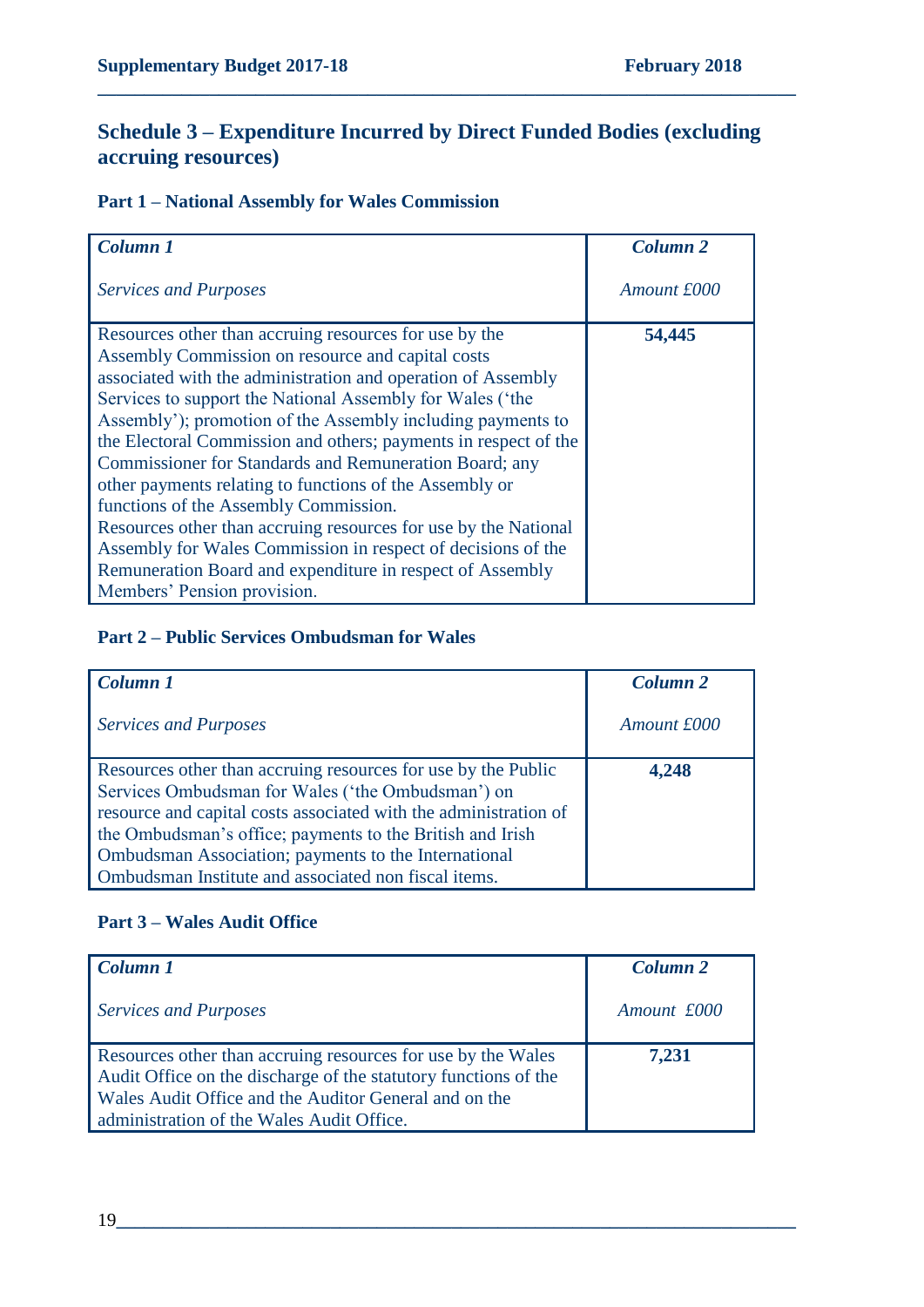# **Schedule 4 – Use of accrued resources by Direct Funded Bodies**

**\_\_\_\_\_\_\_\_\_\_\_\_\_\_\_\_\_\_\_\_\_\_\_\_\_\_\_\_\_\_\_\_\_\_\_\_\_\_\_\_\_\_\_\_\_\_\_\_\_\_\_\_\_\_\_\_\_\_\_\_\_\_\_\_\_\_\_\_\_\_\_\_\_\_\_**

|  |  |  |  |  |  | <b>Part 1 - National Assembly for Wales Commission</b> |
|--|--|--|--|--|--|--------------------------------------------------------|
|--|--|--|--|--|--|--------------------------------------------------------|

| Column 1                                                                                                                                                                                                                                                                                                                                               | Column <sub>2</sub>                                                                                               |
|--------------------------------------------------------------------------------------------------------------------------------------------------------------------------------------------------------------------------------------------------------------------------------------------------------------------------------------------------------|-------------------------------------------------------------------------------------------------------------------|
| Category of accruing resource                                                                                                                                                                                                                                                                                                                          | Services and purposes for which income<br>may be retained                                                         |
| Accruing resources for retention pursuant<br>to section $120(2)$ of the Government of<br>Wales Act 2006 and use by the Assembly<br>Commission for the disposal of fixed<br>assets and other capital income; rental<br>income; gifts; grant support; recharges;<br>income from commercial sales and other<br>services provided to the public or others. | For use on the purchase or acquisition of<br>fixed assets and for use on administrative<br>costs of the Assembly. |
| <b>Overall amount of Income (£000)</b>                                                                                                                                                                                                                                                                                                                 | 300                                                                                                               |

### **Part 2 – Public Services Ombudsman for Wales**

| Column 1                                                                             | Column <sub>2</sub>                                                             |
|--------------------------------------------------------------------------------------|---------------------------------------------------------------------------------|
| Category of accruing resource                                                        | Services and purposes for which income<br>may be retained                       |
| Income from commercial sales and other<br>services provided to the public or others. | For use on related services and the<br>administration of the Ombudsman service. |
| <b>Overall amount of Income (£000)</b>                                               | 32                                                                              |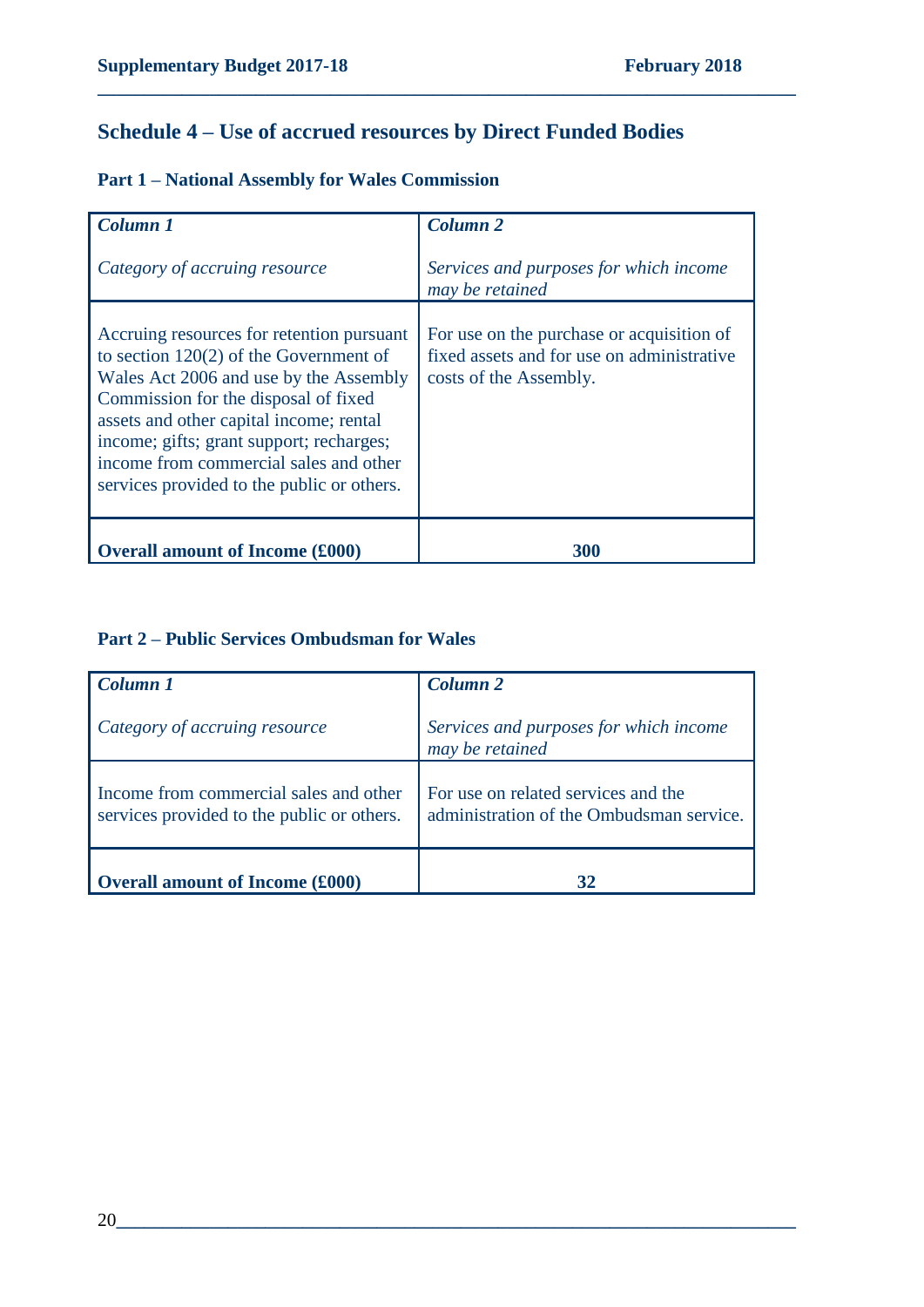### **Part 3 – Wales Audit Office**

| Column 1                                                                                                                                                                                                                                                                                                                                                                                                                                                                                                                                                                                                   | <b>Column 2</b>                                                                                                                                                           |
|------------------------------------------------------------------------------------------------------------------------------------------------------------------------------------------------------------------------------------------------------------------------------------------------------------------------------------------------------------------------------------------------------------------------------------------------------------------------------------------------------------------------------------------------------------------------------------------------------------|---------------------------------------------------------------------------------------------------------------------------------------------------------------------------|
| Category of accruing resource                                                                                                                                                                                                                                                                                                                                                                                                                                                                                                                                                                              | Services and purposes for which income<br>may be retained                                                                                                                 |
| Accruing resources from fees and charges<br>for audit, grant certification and related<br>services; grants received to fund audit<br>services; other recoveries of costs<br>associated with the functions of the<br><b>Auditor General or Wales Audit Office;</b><br>miscellaneous income such as from<br>publications, conferences, provision<br>of administrative, professional and<br>technical services; recoveries of costs,<br>such as of seconded staff, staff loans, car<br>leasing payments; recoveries of any costs<br>incurred for a third party; and interest<br>received on working balances. | For use by the Wales Audit Office on the<br>discharge of functions of the Auditor<br>General and on related services and the<br>administration of the Wales Audit Office. |
| <b>Overall amount of income (£000)</b>                                                                                                                                                                                                                                                                                                                                                                                                                                                                                                                                                                     | 14,694                                                                                                                                                                    |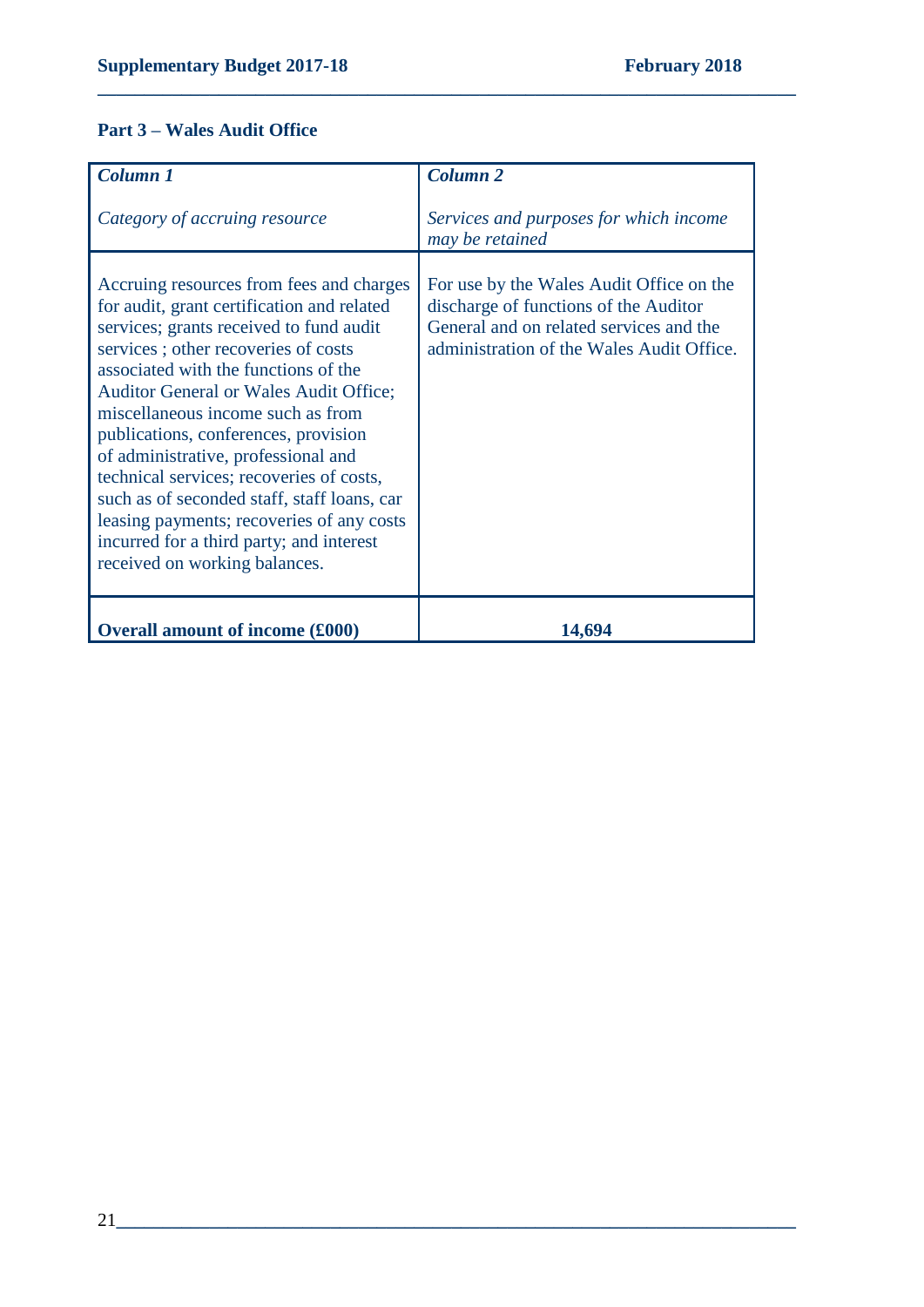### **Schedule 5: Resource to Cash Reconciliation 2017-18 (£000)**

### *Table 1: Resource to cash Reconciliation for 2017-18 included in the June 2017 Annual Budget Motion (£000)*

**\_\_\_\_\_\_\_\_\_\_\_\_\_\_\_\_\_\_\_\_\_\_\_\_\_\_\_\_\_\_\_\_\_\_\_\_\_\_\_\_\_\_\_\_\_\_\_\_\_\_\_\_\_\_\_\_\_\_\_\_\_\_\_\_\_\_\_\_\_\_\_\_\_\_\_**

|                                                                                                                                                                                                 | <b>Welsh</b><br><b>Ministers</b>                                  | <b>Assembly</b><br><b>Commission</b>                                   | <b>Public</b><br><b>Services</b><br><b>Ombudsman</b>         | <b>Wales</b><br><b>Audit</b><br><b>Office</b>             |
|-------------------------------------------------------------------------------------------------------------------------------------------------------------------------------------------------|-------------------------------------------------------------------|------------------------------------------------------------------------|--------------------------------------------------------------|-----------------------------------------------------------|
| <b>Net Resource Requirement</b>                                                                                                                                                                 | 14,724,942                                                        | 53,245                                                                 | 4,223                                                        | 6,526                                                     |
| <b>Net Capital Requirement</b>                                                                                                                                                                  | 958,474                                                           | 500                                                                    | 25                                                           | 380                                                       |
| Adjustments:                                                                                                                                                                                    |                                                                   |                                                                        |                                                              |                                                           |
| <b>Capital Charges</b><br>Impairments<br><b>Movements in Provisions</b><br>Profit/Loss on sale of assets<br>Movements in stocks<br>Movements in debtors/creditors<br>Use of Provisions<br>Other | $-353,812$<br>$-191, 117$<br>$-108,828$<br>$\mathbf{\Omega}$<br>0 | $-2,600$<br>$\cup$<br>$-1,200$<br>$\mathbf{\Omega}$<br>300<br>$\theta$ | $-80$<br>$\theta$<br>$-20$<br>0<br>0<br>$\theta$<br>42<br>20 | $-200$<br>$\Omega$<br>$\Omega$<br>$\Omega$<br>0<br>0<br>0 |
| <b>Net Cash Requirement for issue</b><br>from the Welsh Consolidated Fund                                                                                                                       | 15,029,659                                                        | 50,245                                                                 | 4,210                                                        | 6,706                                                     |

### *Table 2: Changes to the Resource to cash Reconciliation included in this Supplementary Budget Motion (£000)*

|                                       | <b>Welsh</b><br><b>Ministers</b> | <b>Assembly</b><br><b>Commission</b> | <b>Public</b><br><b>Services</b><br><b>Ombudsman</b> | <b>Wales</b><br><b>Audit</b><br><b>Office</b> |
|---------------------------------------|----------------------------------|--------------------------------------|------------------------------------------------------|-----------------------------------------------|
| <b>Net Resource Requirement</b>       | 506,242                          | 700                                  | $\Omega$                                             | 325                                           |
| <b>Net Capital Requirement</b>        | 391,183                          | $\overline{0}$                       | $\theta$                                             |                                               |
| Adjustments:                          |                                  |                                      |                                                      |                                               |
| <b>Capital Charges</b>                | $-9,700$                         | $\theta$                             | 0                                                    |                                               |
| Impairments                           | $-173,881$                       | 0                                    |                                                      |                                               |
| <b>Movements in Provisions</b>        | $-147,000$                       | $-700$                               |                                                      |                                               |
| Profit/Loss on sale of assets         |                                  |                                      |                                                      |                                               |
| Movements in stocks                   |                                  | 0                                    |                                                      |                                               |
| Movements in debtors/creditors        | 60,000                           | 0                                    |                                                      |                                               |
| Use of Provisions                     |                                  | 0                                    |                                                      |                                               |
| Other                                 |                                  | 0                                    | $\left($                                             |                                               |
| <b>Net Cash Requirement for issue</b> |                                  |                                      |                                                      |                                               |
| from the Welsh Consolidated Fund      | 626,844                          | 0                                    |                                                      | 325                                           |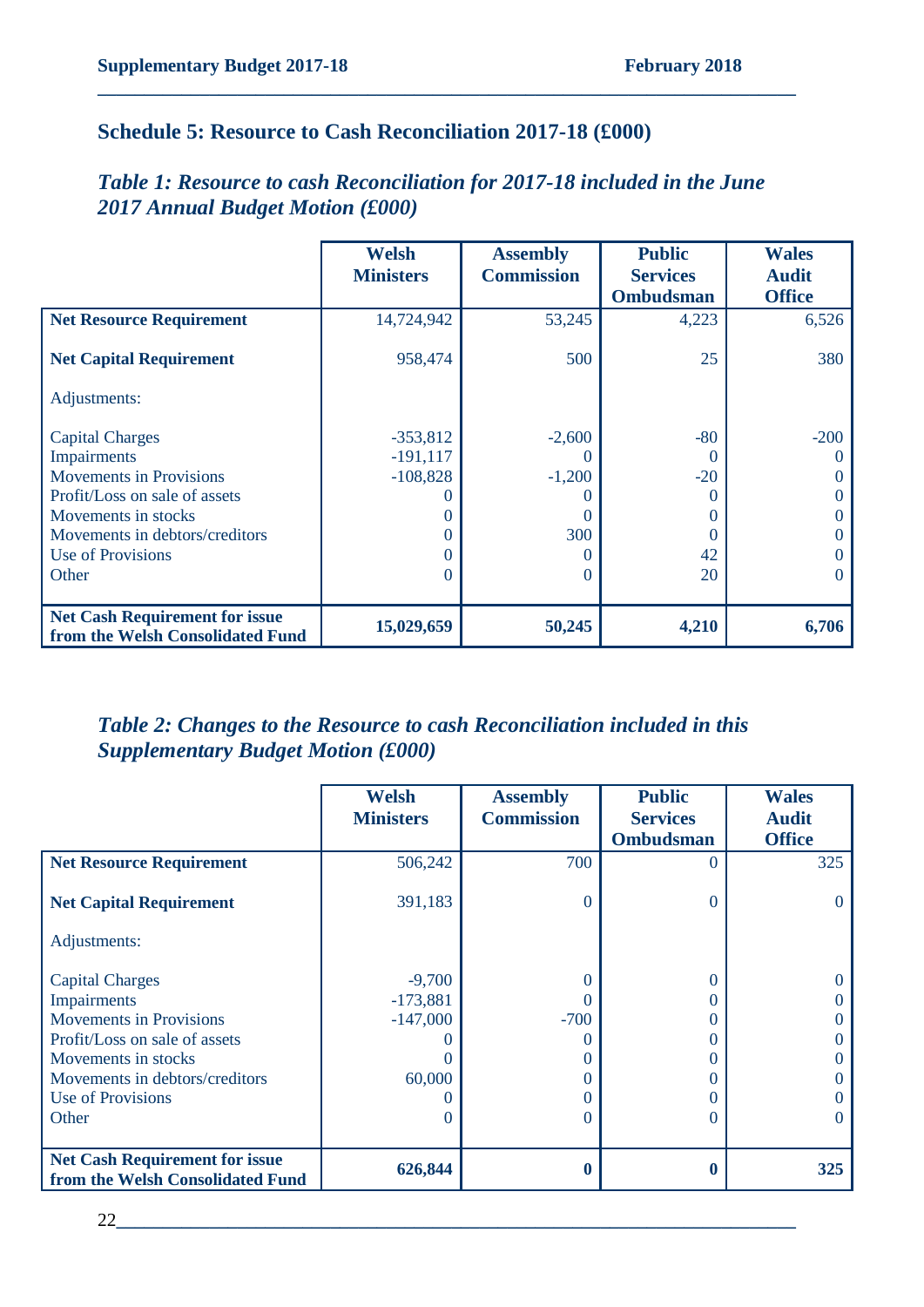|                                                                           | <b>Welsh</b>     | <b>Assembly</b>   | <b>Public</b>    | <b>Wales</b>      |
|---------------------------------------------------------------------------|------------------|-------------------|------------------|-------------------|
|                                                                           | <b>Ministers</b> | <b>Commission</b> | <b>Services</b>  | <b>Audit</b>      |
|                                                                           |                  |                   | <b>Ombudsman</b> | <b>Office</b>     |
| <b>Net Resource Requirement</b>                                           | 15,231,184       | 53,945            | 4,223            | 6,851             |
| <b>Net Capital Requirement</b>                                            | 1,349,657        | 500               | 25               | 380               |
| Adjustments:                                                              |                  |                   |                  |                   |
| <b>Capital Charges</b>                                                    | $-363,512$       | $-2,600$          | $-80$            | $-200$            |
| Impairments                                                               | $-364,998$       | $\theta$          |                  |                   |
| <b>Movements in Provisions</b>                                            | $-255,828$       | $-1,900$          | $-20$            |                   |
| Profit/Loss on sale of assets                                             |                  |                   |                  |                   |
| Movements in stocks                                                       |                  | $\theta$          |                  |                   |
| Movements in debtors/creditors                                            | 60,000           | 300               |                  |                   |
| Use of Provisions                                                         |                  |                   | 42               |                   |
| Other                                                                     |                  | $\Omega$          | 20               | $\mathbf{\Omega}$ |
|                                                                           |                  |                   |                  |                   |
| <b>Net Cash Requirement for issue</b><br>from the Welsh Consolidated Fund | 15,656,503       | 50,245            | 4,210            | 7,031             |

### *Table 3: Resource to cash Reconciliation included in this Supplementary Budget Motion (£000)*

**\_\_\_\_\_\_\_\_\_\_\_\_\_\_\_\_\_\_\_\_\_\_\_\_\_\_\_\_\_\_\_\_\_\_\_\_\_\_\_\_\_\_\_\_\_\_\_\_\_\_\_\_\_\_\_\_\_\_\_\_\_\_\_\_\_\_\_\_\_\_\_\_\_\_\_**

#### **Notes:**

- 1. This table content and format complies with Section 125(1) (c) and 126(2) of the Government of Wales Act 2006 ("the Act") which states that for the purposes of authorising the motion there shall be a statement authorising 'the amount which may be paid out of the Welsh Consolidated Fund in the financial year to the relevant persons, or for use pursuant to a relevant enactment, for the purposes so specified'. Payments made out of the Welsh Consolidated Fund are made in cash; therefore this table shows the relevant cash requirements in support of the resources requested in support of Schedules 1 to 4 which state the relevant purposes for which resources may be used.
- 2. This table content and format also complies with Standing Order 20.28(v), which states that the budget motion must include reconciliation between the resources to be authorised under section 125(1) (a) and (b) of the Act and the amounts to be authorised for payment out of the Welsh Consolidated Fund under section 125(c) of the Act.
- 3. These tables are presented under S126 of the Act and SO20.31 showing variations to the resources allocated in the Annual Budget Motion and the amounts to be paid out of the Welsh Consolidated Fund.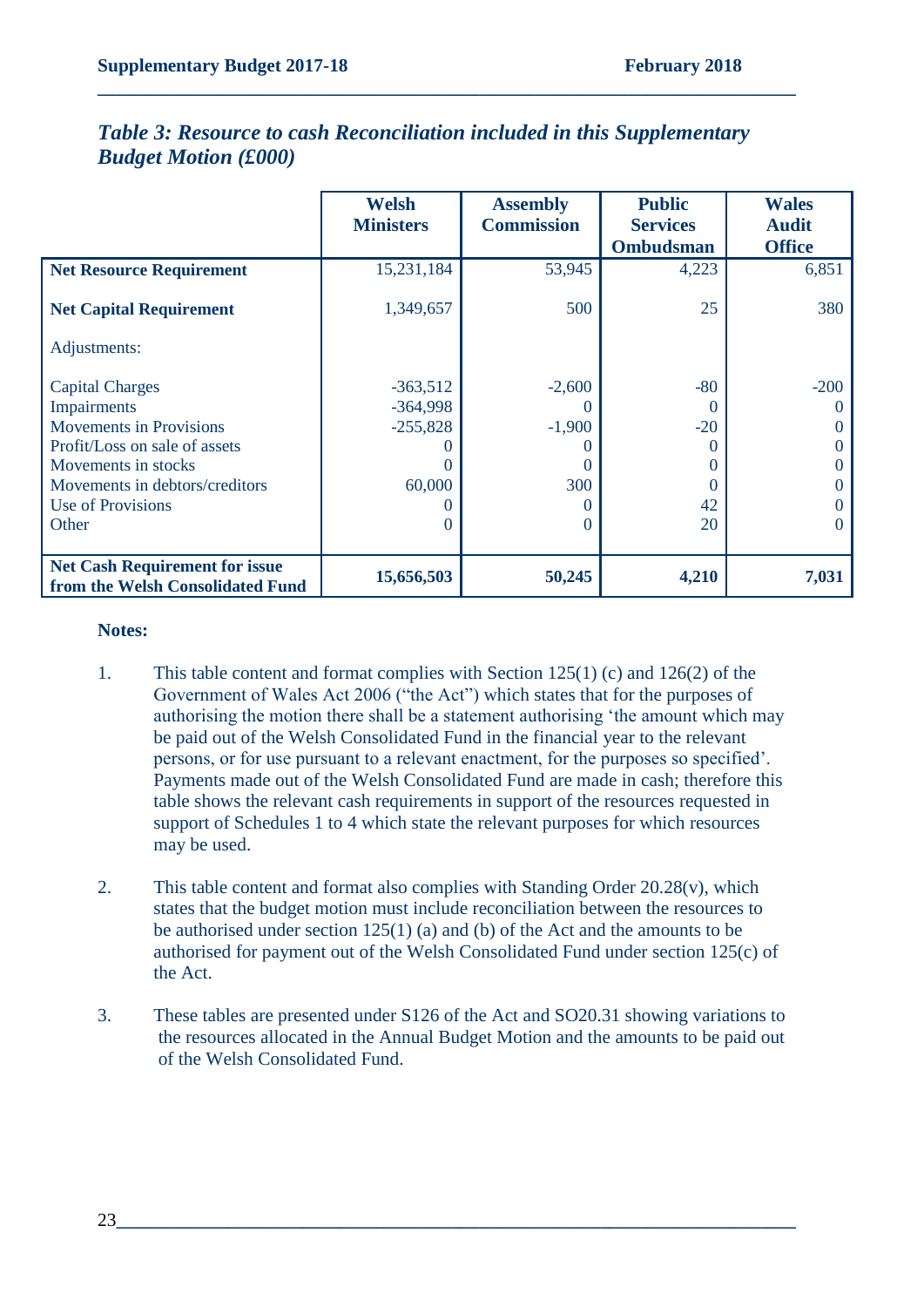### **Schedule 6: Reconciliation of resources requested in the budget motion to resources made available by the Treasury for the Welsh Block for 2017-18**

**\_\_\_\_\_\_\_\_\_\_\_\_\_\_\_\_\_\_\_\_\_\_\_\_\_\_\_\_\_\_\_\_\_\_\_\_\_\_\_\_\_\_\_\_\_\_\_\_\_\_\_\_\_\_\_\_\_\_\_\_\_\_\_\_\_\_\_\_\_\_\_\_\_\_\_**

*Table 1: Reconciliation of Resources Requested in the June 2017 Annual Budget Motion to the resources made available by the Treasury for Wales (£000)*

|                                                                                       |                               |                              | 2017-18<br>(f000)             |                              |              |
|---------------------------------------------------------------------------------------|-------------------------------|------------------------------|-------------------------------|------------------------------|--------------|
|                                                                                       | <b>Resource</b><br><b>DEL</b> | <b>Capital</b><br><b>DEL</b> | <b>Resource</b><br><b>AME</b> | <b>Capital</b><br><b>AME</b> | <b>Total</b> |
| Resources Requested in the Budget<br>Motion:                                          |                               |                              |                               |                              |              |
| <b>Welsh Ministers</b>                                                                | 14,495,982                    | 445,077                      | 228,960                       | 513,397                      | 15,683,416   |
| <b>Assembly Commission</b>                                                            | 52,045                        | 500                          | 1,200                         | $\Omega$                     | 53,745       |
| Ombudsman<br>٠                                                                        | 4,203                         | 25                           | 20                            | $\Omega$                     | 4,248        |
| <b>Wales Audit Office</b>                                                             | 6,526                         | 380                          | $\Omega$                      | 0                            | 6,906        |
| <b>Total Resources Requested in the</b><br><b>Annual Budget Motion</b>                | 14,558,756                    | 445,982                      | 230,180                       | 513,397                      | 15,748,315   |
| Adjustments:                                                                          |                               |                              |                               |                              |              |
| <b>Resource Consumption of</b><br>(i)<br><b>WGSBs</b>                                 | 54,558                        | $\overline{0}$               | 10,913                        | $\mathbf{0}$                 | 65,471       |
| <b>Grants</b><br>(ii)                                                                 | $-955,252$                    | 955,252                      | 0                             | $\overline{0}$               | $\theta$     |
| <b>Supported Borrowing</b><br>(iii)                                                   | $\Omega$                      | 88,800                       | 0                             | $\overline{0}$               | 88,800       |
| Direct Charges on the<br>(iv)<br><b>Welsh Consolidated Fund</b>                       | 2,343                         | 104                          | 1,059,000                     | $\theta$                     | 1,061,447    |
| Other<br>(v)                                                                          | 14,561                        | $\Omega$                     | $\mathbf{0}$                  | $\Omega$                     | 14,561       |
| <b>Welsh Ministers &amp; Direct Funded</b><br><b>Bodies Total Managed Expenditure</b> | 13,674,966                    | 1,490,138                    | 1,300,093                     | 513,397                      | 16,978,594   |
|                                                                                       |                               |                              |                               |                              |              |
| <b>Wales Office</b>                                                                   | 4,560                         | 30                           | $\mathbf{0}$                  | $\Omega$                     | 4,590        |
| <b>Borrowing</b>                                                                      | $\theta$                      | $-20,000$                    | $\boldsymbol{0}$              | 20,000                       | $\Omega$     |
| <b>Unallocated Reserve</b>                                                            | 340,371                       | 136,545                      | $\Omega$                      | $\Omega$                     | 476,916      |
| <b>Total Managed Expenditure (Block)</b>                                              | 14,019,897                    | 1,606,713                    | 1,300,093                     | 533,397                      | 17,460,100   |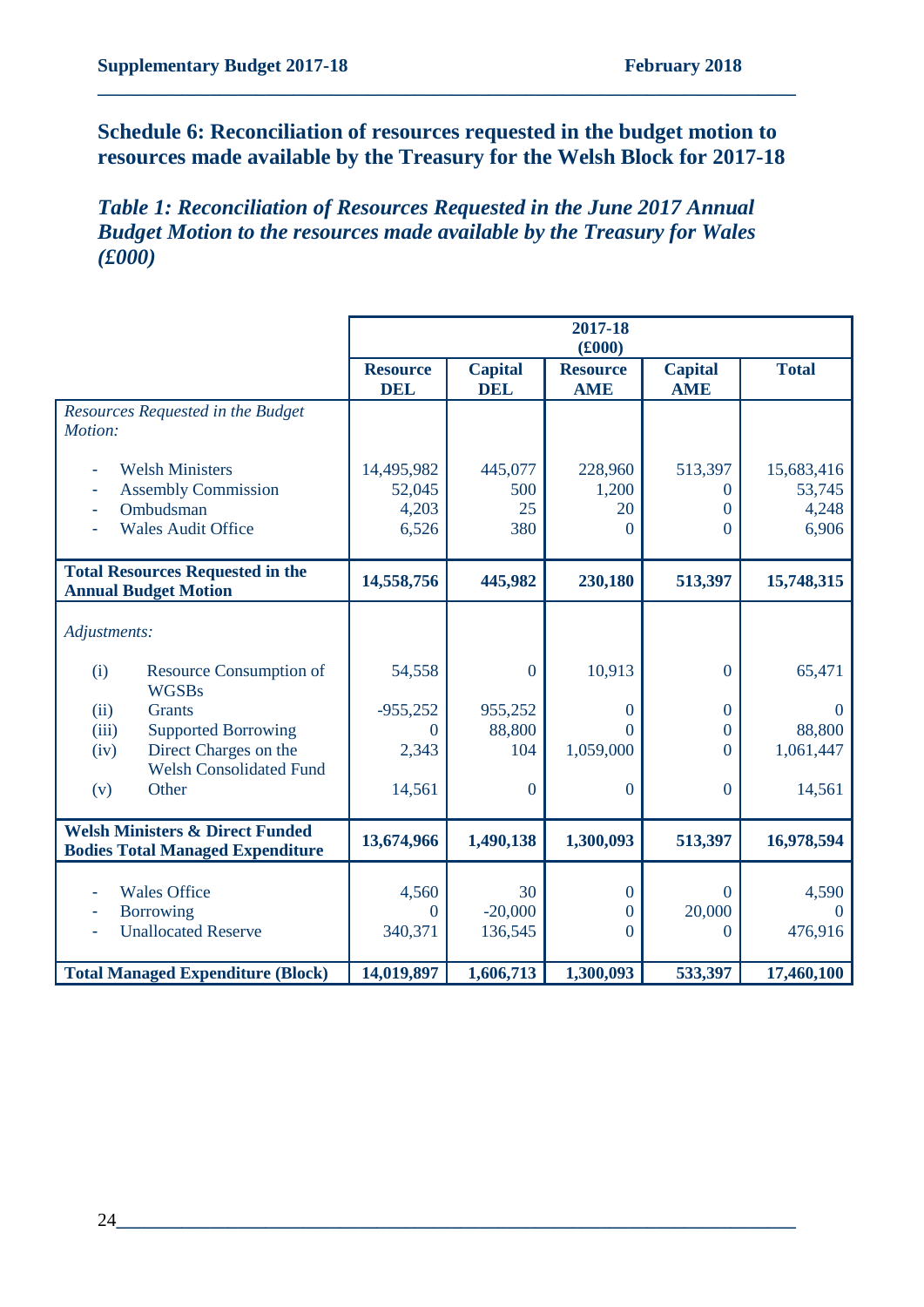### *Table 2: Changes to the Reconciliation of Resources Requested in the December 2016 Annual Budget Motion to the resources made available by the Treasury for Wales (£000)*

|                                                                                       |                               |                              | 2017-18<br>(f000)             |                              |                      |
|---------------------------------------------------------------------------------------|-------------------------------|------------------------------|-------------------------------|------------------------------|----------------------|
|                                                                                       | <b>Resource</b><br><b>DEL</b> | <b>Capital</b><br><b>DEL</b> | <b>Resource</b><br><b>AME</b> | <b>Capital</b><br><b>AME</b> | <b>Total</b>         |
| Resources Requested in the Budget<br>Motion:                                          |                               |                              |                               |                              |                      |
| <b>Welsh Ministers</b>                                                                | 395,191                       | 371,718                      | 111,051                       | 19,465                       | 897,425              |
| <b>Assembly Commission</b>                                                            | $\Omega$                      | $\Omega$                     | 700                           | 0                            | 700                  |
| Ombudsman                                                                             | $\Omega$                      | $\theta$                     | 0                             | $\Omega$                     | $\Omega$             |
| <b>Wales Audit Office</b>                                                             | 325                           | $\Omega$                     | $\Omega$                      | $\Omega$                     | 325                  |
| <b>Total Resources Requested in the</b><br><b>Supplementary Budget Motion</b>         | 395,516                       | 371,718                      | 111,751                       | 19,465                       | 898,450              |
| Adjustments:                                                                          |                               |                              |                               |                              |                      |
| Resource Consumption of<br>(i)<br><b>WGSBs</b>                                        | $-4,700$                      | $\overline{0}$               | $\theta$                      | $\Omega$                     | $-4,700$             |
| <b>Grants</b><br>(ii)                                                                 | 86,077                        | $-86,077$                    | $\Omega$                      | $\theta$                     | $\Omega$             |
| <b>Supported Borrowing</b><br>(iii)                                                   | $\Omega$                      | $\theta$                     | $\Omega$                      | $\Omega$                     | $\Omega$             |
| Direct Charges on the<br>(iv)                                                         | 140                           | $\overline{0}$               | $-97,957$                     | $\Omega$                     | $-97,817$            |
| <b>Welsh Consolidated Fund</b><br>Other<br>(v)                                        | $\overline{0}$                | $\overline{0}$               | $\theta$                      | $\overline{0}$               | $\Omega$             |
| <b>Welsh Ministers &amp; Direct Funded</b><br><b>Bodies Total Managed Expenditure</b> | 477,033                       | 285,641                      | 13,794                        | 19,465                       | 795,933              |
|                                                                                       |                               |                              |                               |                              |                      |
| <b>Wales Office</b>                                                                   | $\Omega$<br>$\Omega$          | $\Omega$<br>20,000           | $\bf{0}$                      | $\Omega$<br>$-20,000$        | $\Omega$<br>$\Omega$ |
| <b>Borrowing</b><br><b>Unallocated Reserve</b>                                        | $-77,400$                     | 53,288                       | $\overline{0}$<br>$\theta$    | $\Omega$                     | $-24,112$            |
|                                                                                       |                               |                              |                               |                              |                      |
| <b>Total Managed Expenditure (Block)</b>                                              | 399,633                       | 358,929                      | 13,794                        | $-535$                       | 771,821              |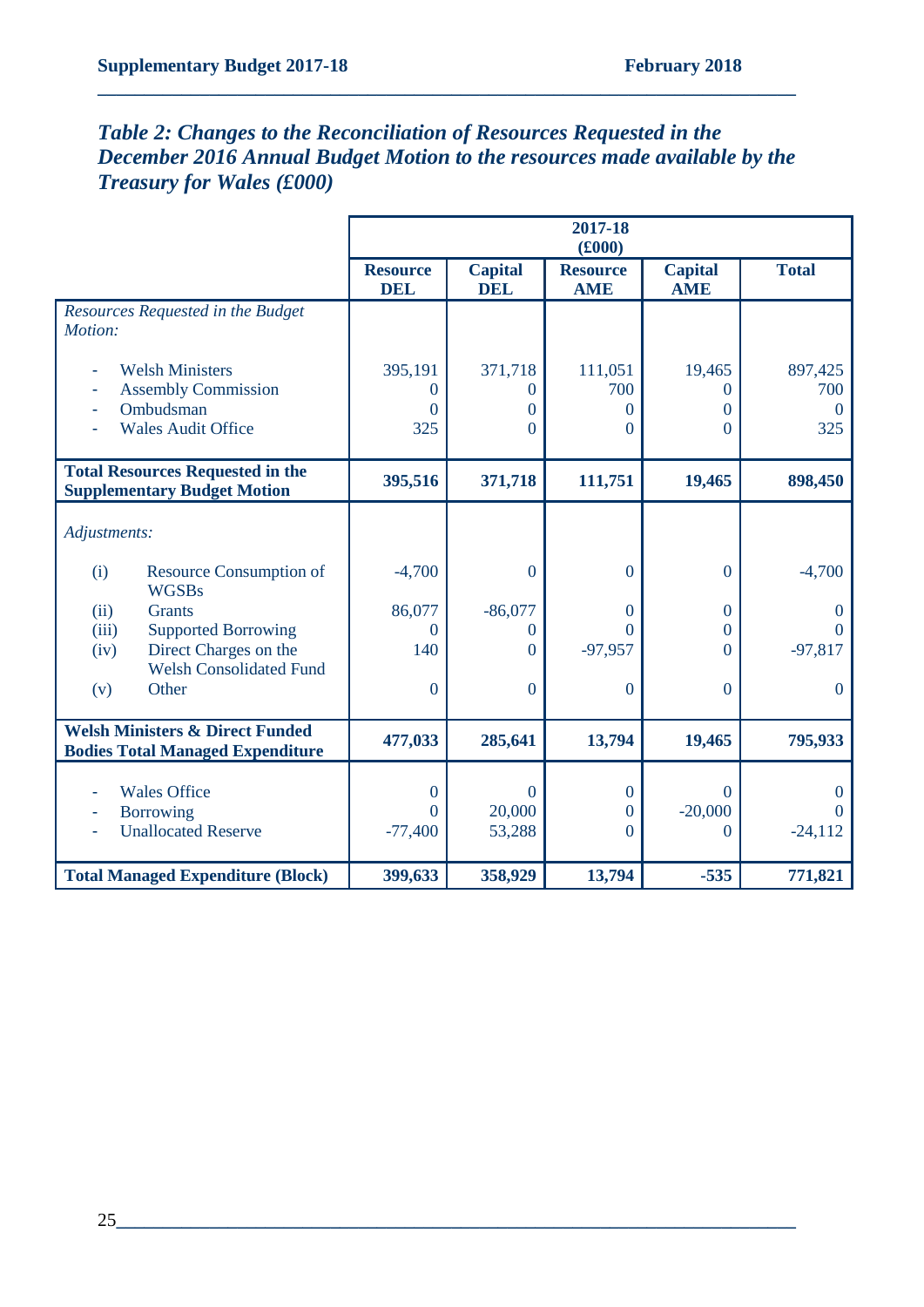| <b>Table 3: Reconciliation of Resources Requested in this Supplementary</b> |  |  |
|-----------------------------------------------------------------------------|--|--|
| <b>Budget</b>                                                               |  |  |

|                                                                                                | 2017-18<br>(f000)                      |                              |                                    |                               |                                        |
|------------------------------------------------------------------------------------------------|----------------------------------------|------------------------------|------------------------------------|-------------------------------|----------------------------------------|
|                                                                                                | <b>Resource</b><br><b>DEL</b>          | <b>Capital</b><br><b>DEL</b> | <b>Resource</b><br><b>AME</b>      | <b>Capital</b><br><b>AME</b>  | <b>Total</b>                           |
| Resources Requested in the Budget<br>Motion:                                                   |                                        |                              |                                    |                               |                                        |
| <b>Welsh Ministers</b><br><b>Assembly Commission</b><br>Ombudsman<br><b>Wales Audit Office</b> | 14,891,173<br>52,045<br>4,203<br>6,851 | 816,795<br>500<br>25<br>380  | 340,011<br>1,900<br>20<br>$\Omega$ | 532,862<br>0<br>0<br>$\Omega$ | 16,580,841<br>54,445<br>4,248<br>7,231 |
| <b>Total Resources Requested in the</b><br><b>Supplementary Budget Motion</b>                  | 14,954,272                             | 817,700                      | 341,931                            | 532,862                       | 16,646,765                             |
| Adjustments:                                                                                   |                                        |                              |                                    |                               |                                        |
| <b>Resource Consumption of</b><br>(i)<br><b>WGSBs</b>                                          | 49,858                                 | $\mathbf{0}$                 | 10,913                             | $\overline{0}$                | 60,771                                 |
| <b>Grants</b><br>(ii)                                                                          | $-869,175$                             | 869,175                      | $\mathbf{0}$                       | $\mathbf{0}$                  | $\mathbf{0}$                           |
| <b>Supported Borrowing</b><br>(iii)                                                            | $\theta$                               | 88,800                       | $\Omega$                           | $\Omega$                      | 88,800                                 |
| Direct Charges on the<br>(iv)<br><b>Welsh Consolidated Fund</b>                                | 2,483                                  | 104                          | 961,043                            | $\Omega$                      | 963,630                                |
| Other<br>(v)                                                                                   | 14,561                                 | $\mathbf{0}$                 | $\mathbf{0}$                       | $\mathbf{0}$                  | 14,561                                 |
| <b>Welsh Ministers &amp; Direct Funded</b><br><b>Bodies Total Managed Expenditure</b>          | 14,151,999                             | 1,775,779                    | 1,313,887                          | 532,862                       | 17,774,527                             |
| <b>Wales Office</b><br><b>Borrowing</b><br>Ξ                                                   | 4,560<br>$\boldsymbol{0}$              | 30<br>$\theta$               | $\mathbf{0}$<br>$\boldsymbol{0}$   | $\mathbf{0}$<br>$\theta$      | 4,590<br>$\Omega$                      |
| <b>Unallocated Reserve</b>                                                                     | 262,971                                | 189,833                      | $\mathbf{0}$                       | $\overline{0}$                | 452,804                                |
| <b>Total Managed Expenditure (Block)</b>                                                       | 14,419,530                             | 1,965,642                    | 1,313,887                          | 532,862                       | 18,231,921                             |

#### **Notes:**

- 1. The total resource requirement for the Welsh Government is equivalent to the total of the allocations included in the Ambits of Schedule 1.
- 2. Standing Order 20.28(ii) states that the annual budget motion should include the resources agreed by the Treasury for the Welsh block budget for the financial year covered by the motion. Schedule 6 satisfies this requirement.
- 3. Standing Order 20.28(iii) states that the annual budget motion must include a reconciliation between the resources allocated to the Welsh block budget by the Treasury and the resources to be authorised for use in the budget motion. Schedule 6 satisfies this requirement.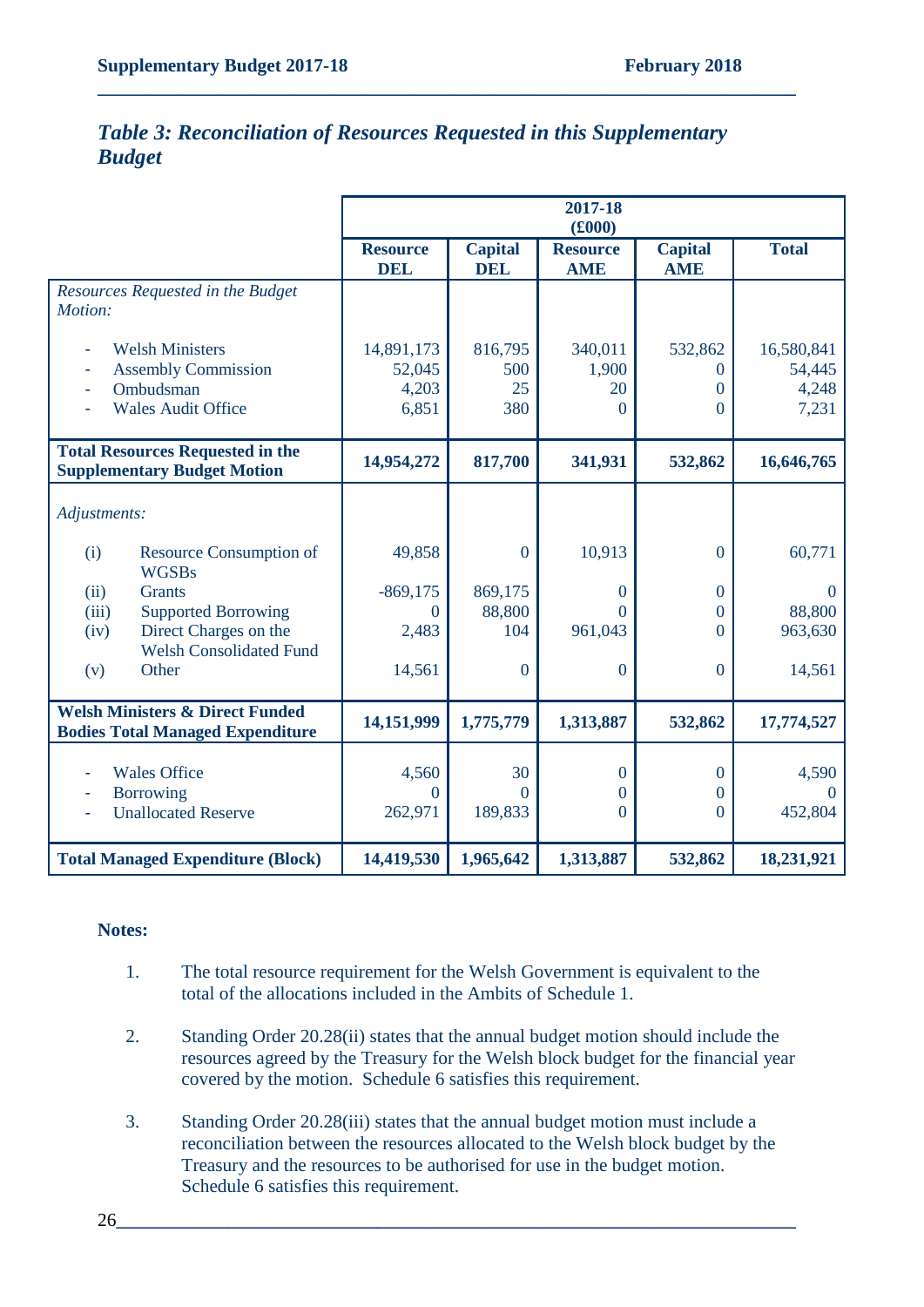4. The schedules above show variations authorised for the financial year under S126 of the Act and SO20.31.

**\_\_\_\_\_\_\_\_\_\_\_\_\_\_\_\_\_\_\_\_\_\_\_\_\_\_\_\_\_\_\_\_\_\_\_\_\_\_\_\_\_\_\_\_\_\_\_\_\_\_\_\_\_\_\_\_\_\_\_\_\_\_\_\_\_\_\_\_\_\_\_\_\_\_\_**

5. Direct charges on the Welsh Consolidated Fund are:

| <b>Item</b>                                                                                     | 2017-18<br>£000 |
|-------------------------------------------------------------------------------------------------|-----------------|
| Payments to the National Loans Fund                                                             | 1,745           |
| Salaries and related pension costs of the Presiding Officer and<br>the Deputy Presiding Officer | 247             |
| Salaries and related pension costs of the Ombudsman                                             | 200             |
| Salaries and related pension costs of the Auditor General                                       | 206             |
| Salaries and related pension costs of the Chair of the Wales<br><b>Audit Office</b>             | 29              |
| Salaries and related pension costs of the Commissioner for<br><b>Standards</b>                  | 20              |
| By election costs                                                                               | 140             |
| <b>Redistributable National Non Domestic Rates</b>                                              | 961,043         |
| <b>Total</b>                                                                                    | 963,630         |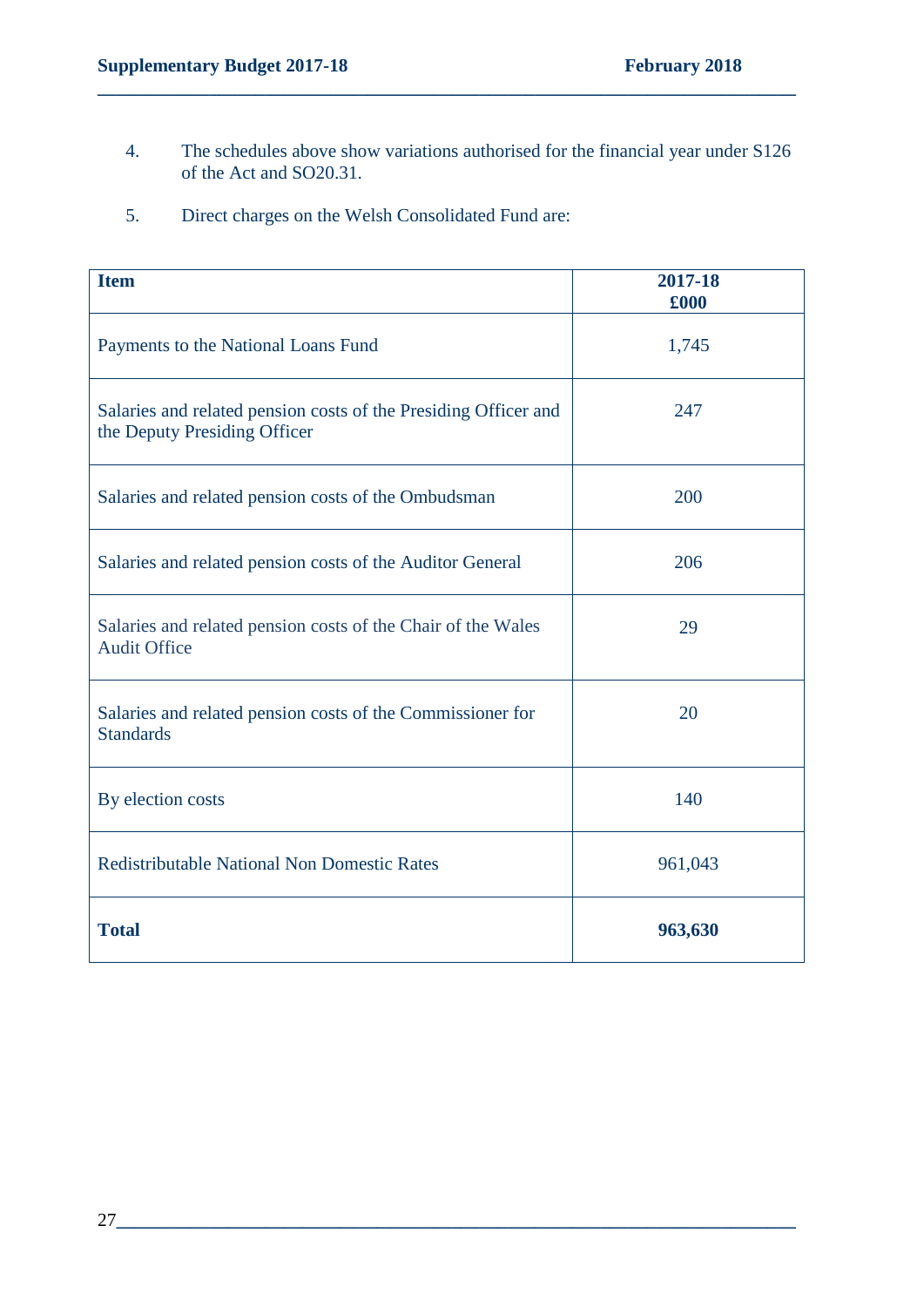#### **Schedule 7: Reconciliation of cash inflows to the Welsh Consolidated Fund to the cash issues to be requested in the budget motion (£000)**

**\_\_\_\_\_\_\_\_\_\_\_\_\_\_\_\_\_\_\_\_\_\_\_\_\_\_\_\_\_\_\_\_\_\_\_\_\_\_\_\_\_\_\_\_\_\_\_\_\_\_\_\_\_\_\_\_\_\_\_\_\_\_\_\_\_\_\_\_\_\_\_\_\_\_\_**

|                                                                                                                                                       | <b>Previous</b><br><b>Provision</b><br>2017-18 | <b>Changes</b>                         | <b>Revised</b><br><b>Provision</b><br>2017-18 |
|-------------------------------------------------------------------------------------------------------------------------------------------------------|------------------------------------------------|----------------------------------------|-----------------------------------------------|
| <b>Estimated net amounts payable to Welsh Ministers:</b>                                                                                              |                                                |                                        |                                               |
| Grant payable by the Secretary of State to the Welsh<br>Consolidated Fund under Section 118 (1)                                                       | 14,300,314                                     | 488,578                                | 14,788,892                                    |
| Funds borrowed from the National Loans Fund and<br>commercial banks under Section 121                                                                 | 20,000                                         | $-20,000$                              | $\overline{0}$                                |
| Payments from Other Government Departments                                                                                                            | 1,140,187                                      | 68,678                                 | 1,208,865                                     |
| Payments from other sources                                                                                                                           | 2,273,965                                      | $-384,539$                             | 1,889,426                                     |
| Less amounts authorised to be retained by Welsh Ministers and<br><b>Direct Funded Bodies</b>                                                          | $-1,214,965$                                   | 286,582                                | $-928,383$                                    |
| <b>Estimated amounts payable to Welsh Consolidated Fund</b>                                                                                           | 16,519,501                                     | 439,299                                | 16,958,800                                    |
| Distributed as follows:<br><b>Welsh Ministers</b><br>۰<br><b>Assembly Commission</b><br>۰<br>Ombudsman<br>$\blacksquare$<br><b>Wales Audit Office</b> | 15,029,659<br>50,245<br>4,210<br>6,706         | 626,844<br>$\Omega$<br>$\Omega$<br>325 | 15,656,503<br>50,245<br>4,210<br>7,031        |
| <b>Cash Released from the Welsh Consolidated Fund in the</b><br><b>Motion</b>                                                                         | 15,090,820                                     | 627,169                                | 15,717,989                                    |
| Direct Charges on the Welsh Consolidated Fund<br><b>Unallocated Funds</b><br>Less amounts paid direct into the Welsh Consolidated Fund                | 1,061,447<br>367,234<br>$\theta$               | $-97,817$<br>$-32,386$<br>$-57,667$    | 963,630<br>334,848<br>$-57,667$               |
| <b>Total Estimated Payments</b>                                                                                                                       | 16,519,501                                     | 439,299                                | 16,958,800                                    |

#### **Notes:**

- 1. Section 125(3) of the Act states that the annual budget motion must be accompanied by a written statement made by Ministers showing:
	- i. the total amount of the payments which they estimate will be made for the financial year under Section 118(1);
	- ii. the total amount of the payments which they estimate will be made to the Welsh Ministers, the First Minister or the Counsel General for the financial year by Ministers of the Crown and government departments; and
	- iii. the total amount of payments which they estimate will be made to the Welsh Ministers, the First Minister or the Counsel General for the